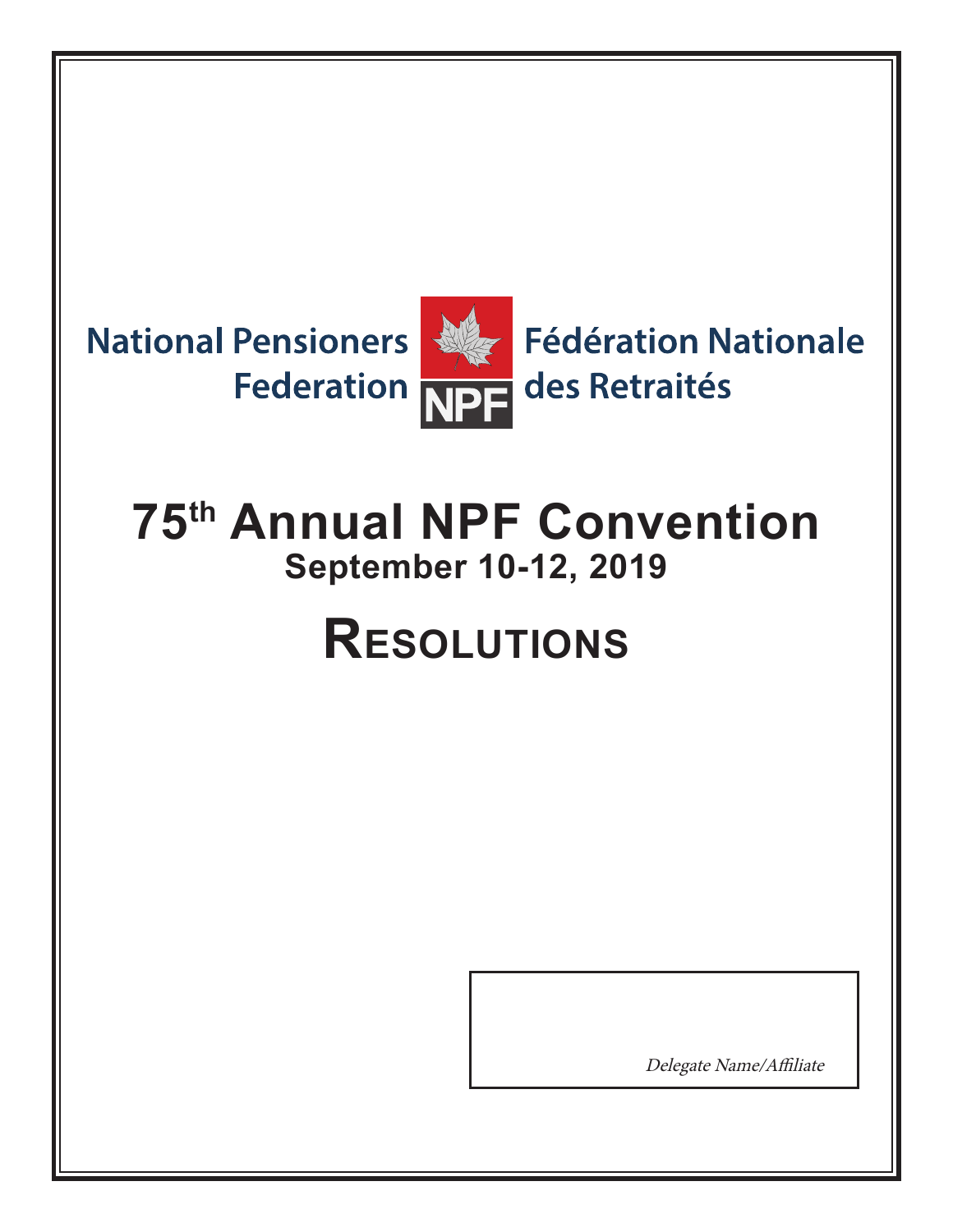

# **INDEX**

| <b>Resolutions</b> |    |
|--------------------|----|
|                    |    |
|                    | 5  |
|                    |    |
|                    | 17 |
|                    | 20 |
|                    | 22 |
|                    |    |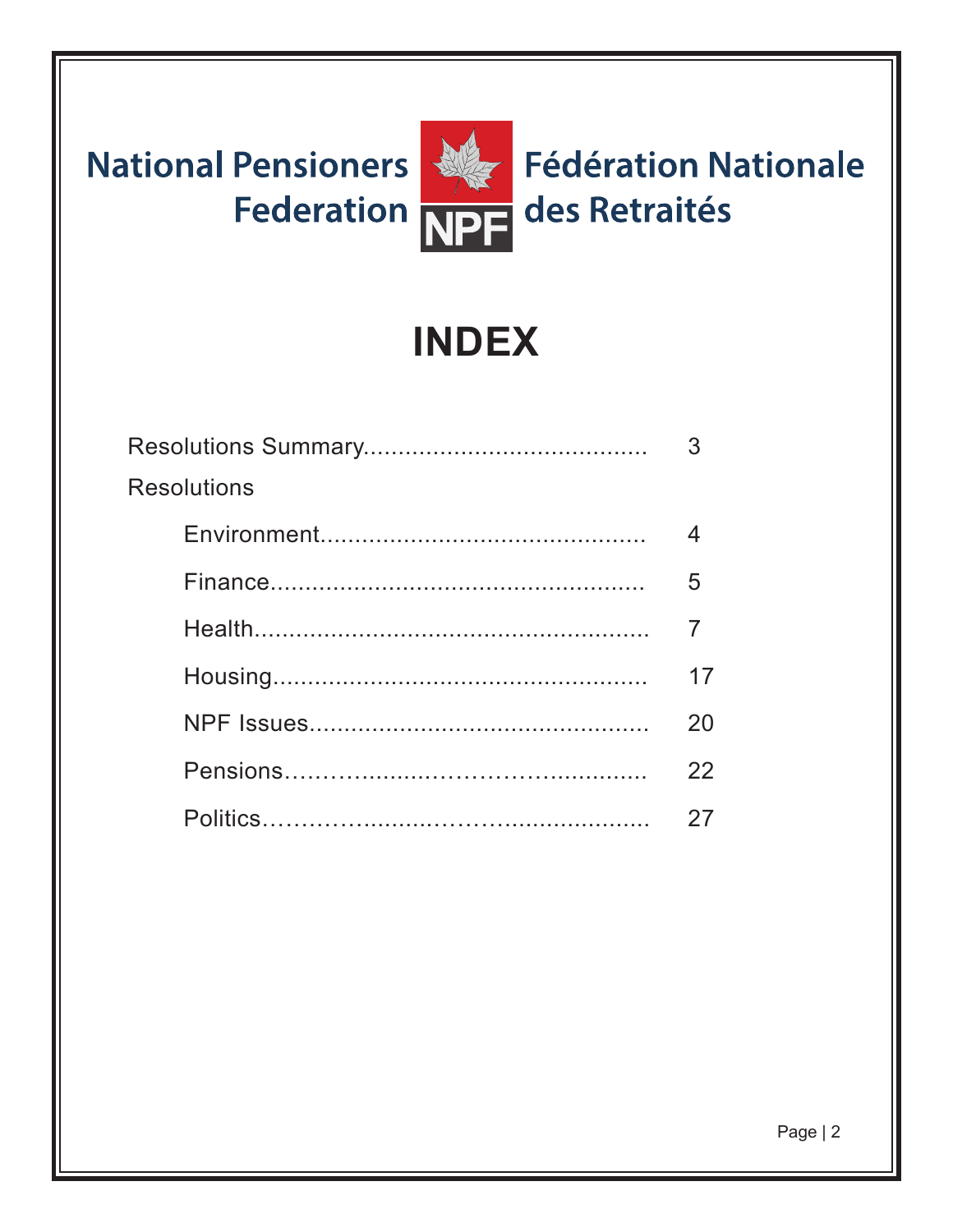#### **2019 Convention Resolutions Summary, Mississauga**

#### **1 ENVIRONMENT**

19.1.1 Canadian Oil Refining

#### **2 FINANCE**

- 19.2.1 Grandparents Financial Assistance
- 19.2.2 Taxing the Tax Calculations
- 19.2.3 CPP & OAS Increase on Low Fixed Incomes
- 19.2.4 Income Security

#### **3 HEALTH**

- 19.3.1 Safeguard Canadian Drug Supply
- 19.3.2 Single Tier National Pharma Care
- 19.3.3 Suicide Prevention
- 19.3.4 Daylight Saving Time
- 19.3.5 Federal Ministry for Seniors/National Seniors Strategy
- 19.3.6 Dental Care
- 19.3.7 Universal Public Dental Care
- 19.3.8 Pharmaceutical Corporations' Secret Kickbacks to Pharmacies
- 19.3.9 Implement National Pharma Care Plan
- 19.3.10 National Pharma Care
- 19.3.11 Medical Cannabis
- 19.3.12 Addiction and Opioids
- 19.3.13 Food Labeling
- 19.3.14 Universal Dental Care

#### **4 HOUSING**

- 19.4.1 Affordable Housing Awareness
- 19.4.2 Improving Access of Homeless Women Seniors to Appropriate Housing and Health Care
- 19.4.3 Impact on Seniors of Mixed Tenancy Housing

#### **5 NPF ISSUES**

- 19.5.1 Constitutional Amendment
- 19.5.2 Membership By-Laws Amendment

#### **6 PENSIONS**

- 19.6.1 Private Companies and Employees' Pension Rights
- 19.6.2 Bill C-27 "An Act to Amend the Pension Benefits Standards Act, 1985"
- 19.6.3 End Pension Theft
- 19.6.4 Canada's Senior Poverty Line
- 19.6.5 Protection for Private Defined Benefit Pensions

#### **7 POLITICS**

19.7.1 Make Every Vote Count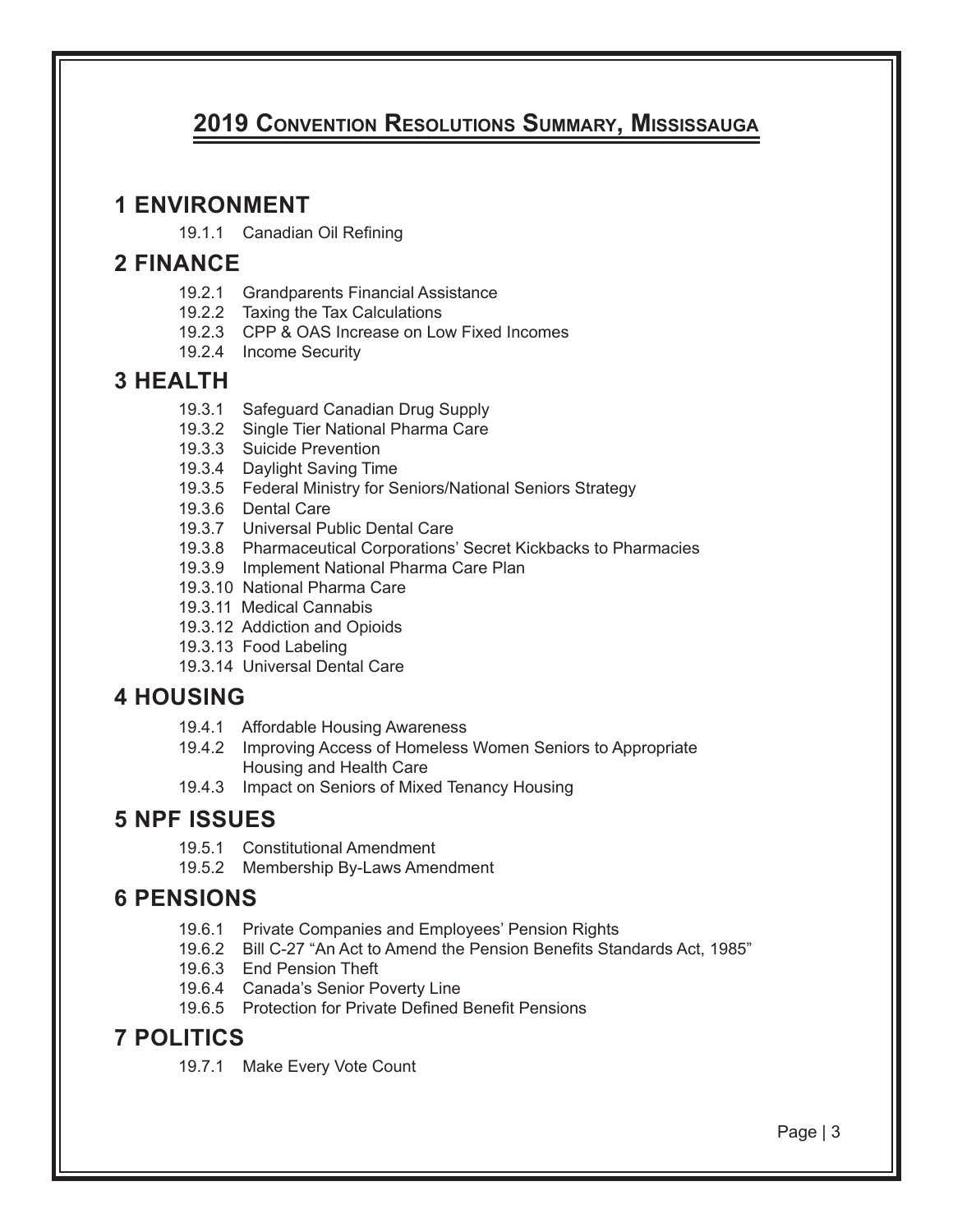### **1 ENVIRONMENT**

#### **19.1.1 CANADIAN OIL REFINING**

**WHEREAS** Canadians do not benefit financially from other countries refining our oil; and,

**WHEREAS** Canadians have had trouble with refineries outside of Canada having stoppages which are a hindrance in managing our continuous ongoing oil supply; and,

**WHEREAS** Canadians are continually improving pollution methods in refining when many other countries do not and it is hypocritical that Canadians as world citizens allow other countries to take the pollution hit when we benefit from the refined oil. Other countries do not have the stringent air and land pollution quality that Canada has; and,

**WHEREAS** Refining Canadian oil in Canada would result in many jobs in the Canadian refining industry, more tax dollars and reducing our fuel costs.

**THEREFORE BE IT RESOLVED** That the NPF calls upon the Ministry of Natural Resources and the Ministry of International Trade to keep Canadian business in Canada. Canadian oil should be refined in Canada by Canadian companies.

Submitted By: Club #197 - Unifor Area Retired Workers Council, Toronto & USCO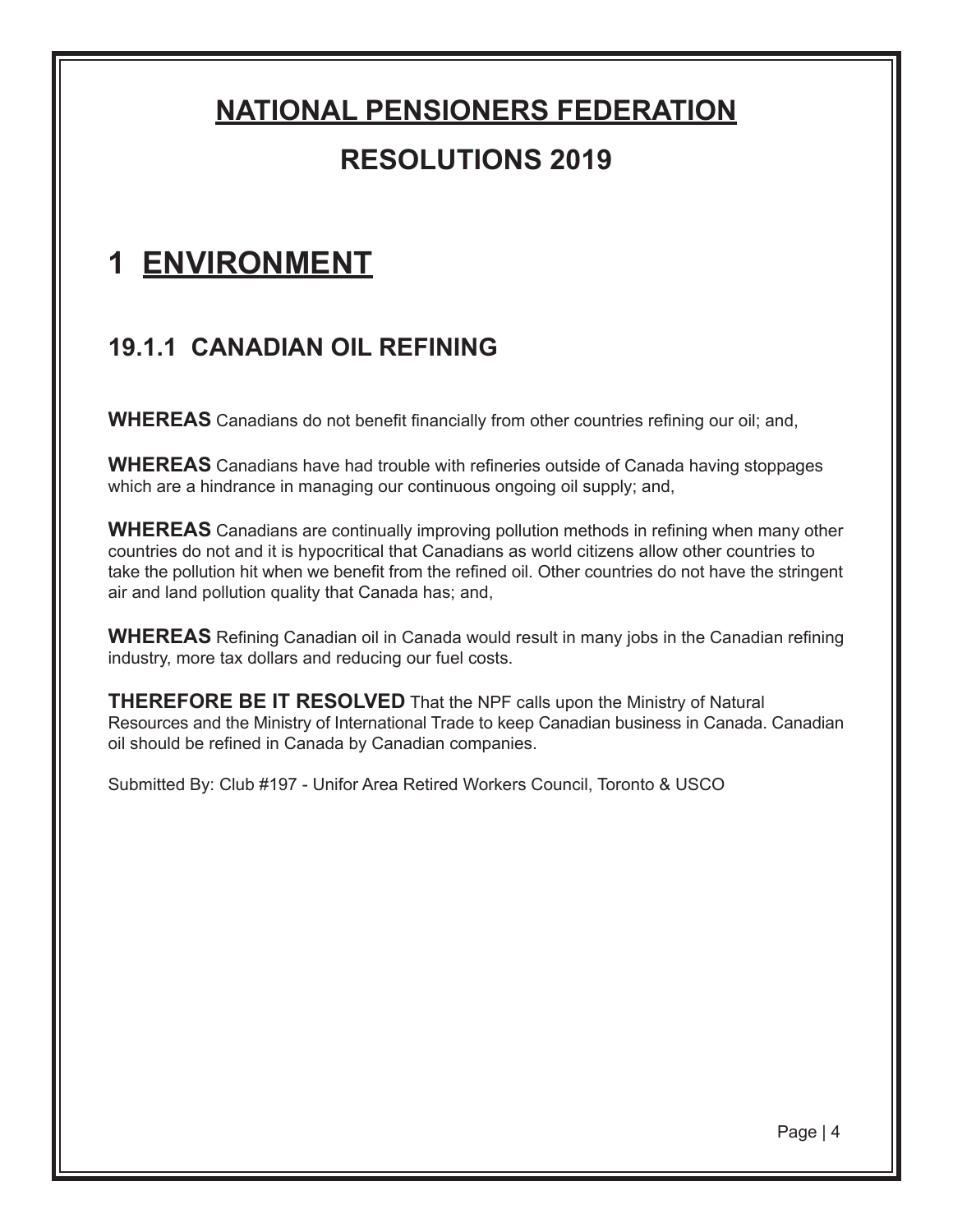### **2 FINANCE**

#### **19.2.1 GRANDPARENTS FINANCIAL ASSISTANCE**

**WHEREAS** More and more grandparents on fixed incomes are forced to raise their grandchildren without funded assistance, yet children from foster homes would have assistance from the government.

**THEREFORE BE IT RESOLVED** The government monetarily help those seniors that are raising grandchildren without assistance.

Submitted By: Club #690 - The Winchester Golden Years, Winchester & USCO

#### **19.2.2 TAXING THE TAX CALCULATIONS**

**WHEREAS** Seniors have paid their fair share of taxes over their lifetime of employment and should not be paying tax on tax; and,

**WHEREAS** Paying a fee on carbon is just another tax and is being taxed again with HST. This applies to fuel for our cars and home heating and probably much more.

**WHEREAS** \$100.00 tax assessed to new vehicles with air conditioning that was put in place in the mid-70s during the gas shortage was only to apply until the shortage was over. However, today almost 50 years later that charge is still there on every new vehicle built with air conditioning. You are then charged HST on that tax at the time of purchase.

**THEREFORE BE IT RESOLVED** We call on the Federal/Provincial/Territorial Governments to immediately stop taxing tax.

Submitted By: Club #945 - Britt Byng Inlet and Community Senior Citizen Club, Britt & USCO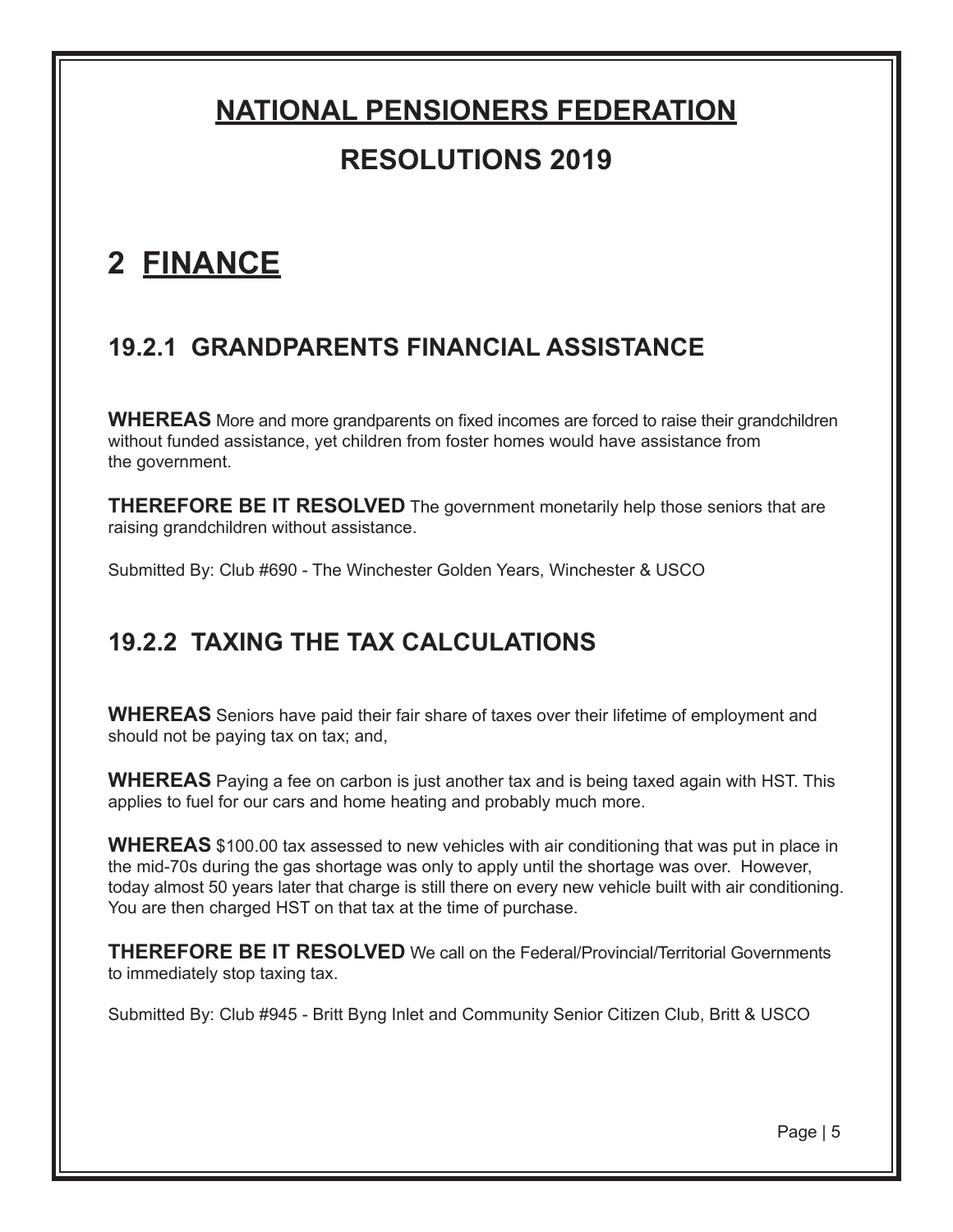#### **19.2.3 CPP & OAS INCREASE ON LOW FIXED INCOMES**

**WHEREAS** The cost of food, utilities, and rent keep on rising; and,

**WHEREAS** Many people throughout the winter could not afford heating fuel or food.

**THEREFORE BE IT RESOLVED** The government increase the amount of CPP, OAS and other monies so that the people who are on fixed incomes and the working poor can live in their homes comfortably.

Submitted By: Club #690 - The Winchester Golden Years, Winchester & USCO

#### **19.2.4 INCOME SECURITY**

**WHEREAS** Many seniors are forced to carry out a lifestyle at or below the poverty level

**WHEREAS** The government has consistently stated that they want to assist the middle class to be able to access a lifestyle which affords them the dignity of being able to afford essential services

**THEREFORE BE IT RESOLVED** That NPF request the federal government to increase the Pension Income amount (line 314 on the CRA form) deduction from \$2000.00 to \$5000.00

Submitted by SSAI AGM 2019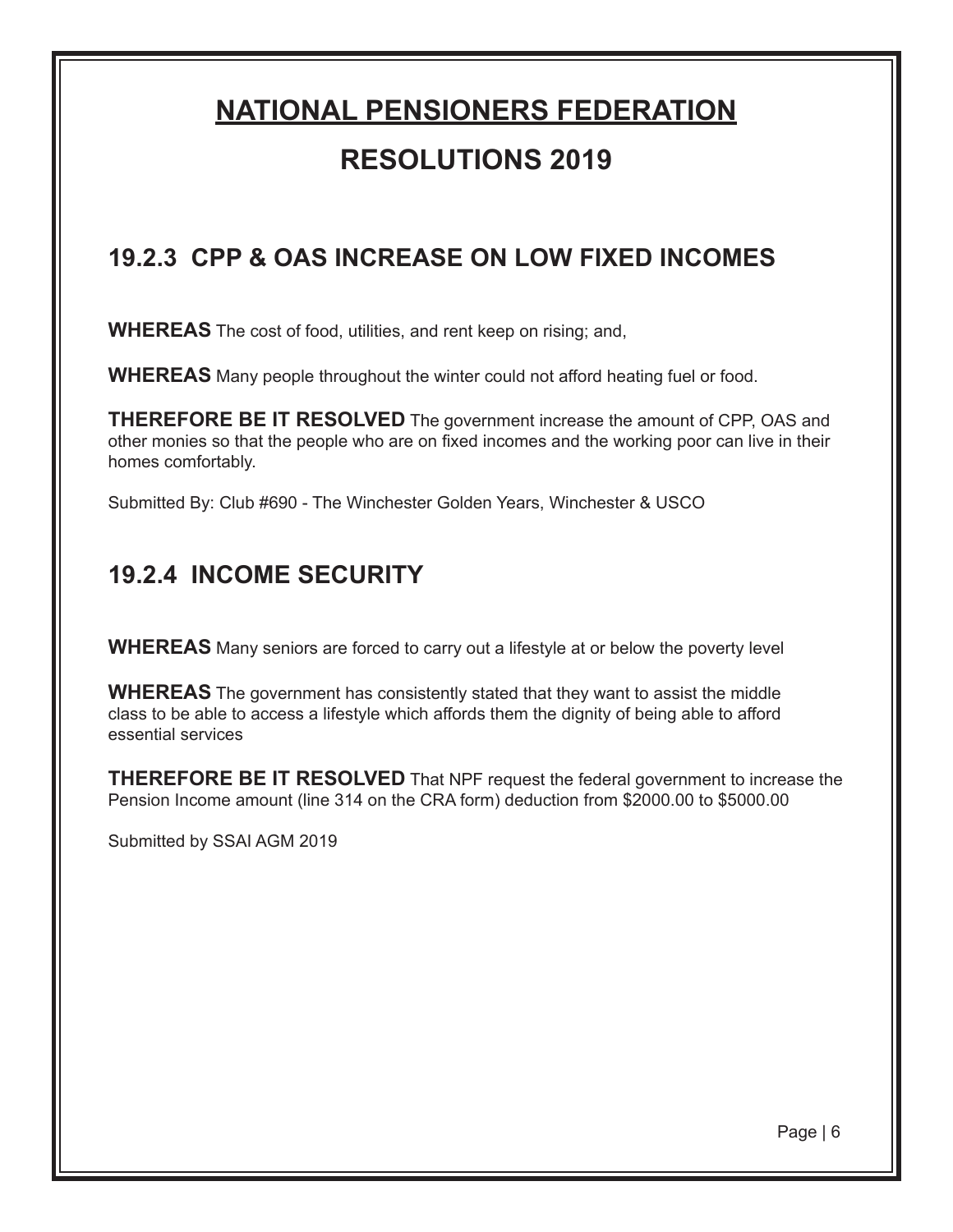### **3 HEALTH**

#### **19.3.1 SAFEGUARD CANADIAN DRUG SUPPLY**

**WHEREAS** Americans are coming to Canada for cheap insulin. Anytime you have a large population such as the U.S. coming to Canada to access medications that are earmarked for the Canadian market, there is potential for disruption of some sort.

**THEREFORE BE IT RESOLVED** The NPF asks the federal government to address the situation to ensure the drug supply in Canada is safeguarded and manufacturers do more to limit exports.

Submitted By: Club # 99 – Paris Seniors Club, Paris & USCO

#### **19.3.2 SINGLE TIER NATIONAL PHARMA CARE**

**WHEREAS** The Parliamentary Budget Office recommended that we have a single payer for any National Pharmacare Plan in order to save 4 to 7 billion dollars on drug costs; and,

**WHEREAS** The federal government chose to ignore this report and wish to implement a drug plan that appeases the drug and insurance companies.

**THEREFORE BE IT RESOLVED** That we encourage the federal government to follow the advice of the Parliamentary Budget Office.

Submitted By: Club #1459 - Harmony Hill Seniors, Fort Erie & USCO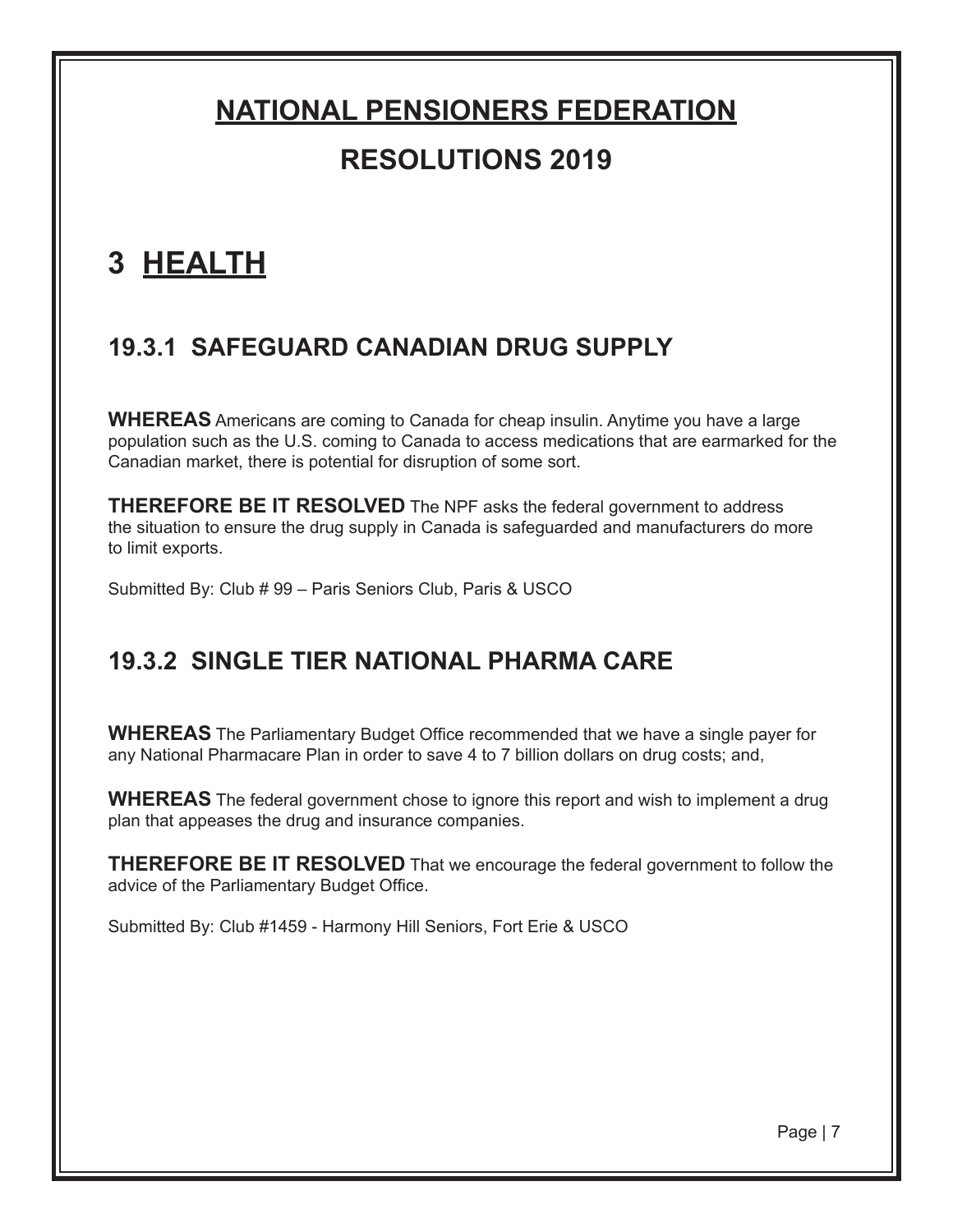#### **19.3.3 SUICIDE PREVENTION**

**WHEREAS** Many Canadians are feeling helpless, depressed and desperate due to a lack of hope and feel there is not a good future for them and that suicide is a good way out. Our youth are most affected by this; and,

**WHEREAS** If people were trained to recognize the signs, deaths may be prevented; and,

**WHEREAS** New programs are now available (especially in the U.S.) that can help latent suicides in as little as a couple of days with counseling and sometimes some medication. The counseling need not go on for months or more but can help very quickly.

**THEREFORE BE IT RESOLVED** The NPF calls upon all levels of government, the Ministry of Education, the Ministry of Health, the Ministry of Labour and the Canadian Mental Health Association to advocate for awareness and suicide prevention programs in all educational facilities and workplaces.

Submitted By: Club #197 - Unifor Area Retired Workers Council, Toronto & USCO

#### **19.3.4 DAYLIGHT SAVING TIME**

**WHEREAS** Daylight saving time is a public health issue in many ways, leading to higher instances of heart attacks, traffic accidents and workplace accidents; and,

**WHEREAS** The one hour change in time does not help to conserve large amounts of energy; and,

**WHEREAS** Farmers were opposed to one hour change because the sun not the clock dictates their schedules; and,

**WHEREAS** All Canadian Provinces use daylight saving time.

**THEREFORE BE IT RESOLVED** That the NPF calls upon the Minister of Health and all levels of Government to cease the practice of changing the clocks for daylight saving time.

Submitted By: Club #197 - Unifor Area Retired Workers Council, Toronto & USCO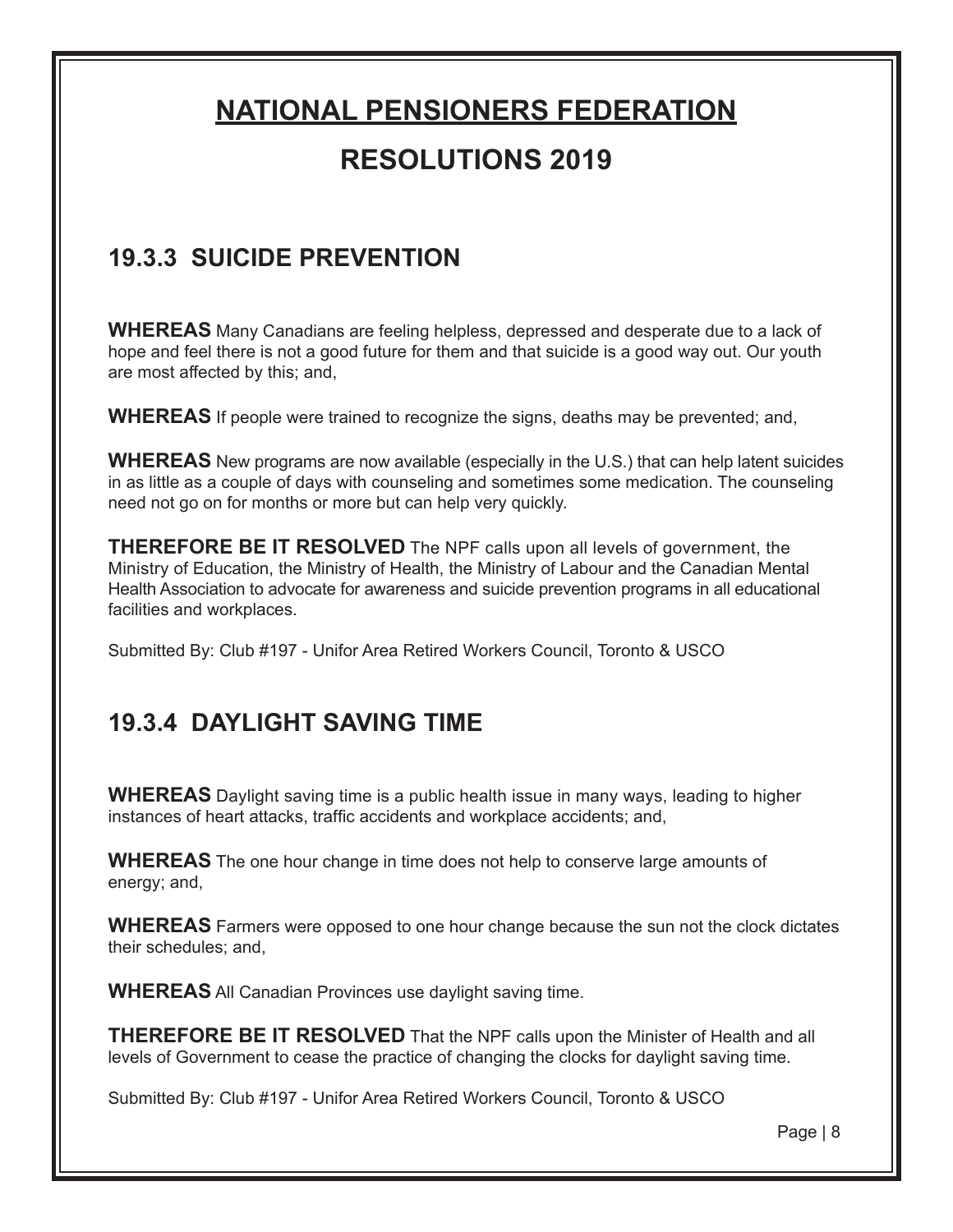## **NATIONAL PENSIONERS FEDERATION**

#### **RESOLUTIONS 2019**

#### **19.3.5 FEDERAL MINISTRY FOR SENIORS/ NATIONAL SENIORS STRATEGY**

**WHEREAS** The proportion of seniors 55 years and older in the Canadian population is increasing fast and the number of seniors is expected to double by 2036;

**WHEREAS** Canadian seniors' need for equitable access to health, housing, income supports programs and services are increasing correspondingly;

**WHEREAS** Current seniors access to programs and services and standards of care vary significantly among provinces and territories and many seniors are struggling;

**WHEREAS** Only the federal government is able to ensure that all seniors in Canada enjoy a quality of life consistent across all provinces and territories and at least comparable with that of seniors in other developed countries;

**WHEREAS** The federal government currently has no coherent strategy or plan to ensure national standards are in place for seniors' services and care across all provinces and territories that protect the human rights of all seniors in Canada;

**WHEREAS** There is no federal Ministry for Seniors with dedicated financial and human resources to undertake national planning, develop national standards for and coordinate federal programs and services for seniors, conduct research on gaps and needs, monitor progress, consult with seniors and guarantee transparency and accountability for all actions to Canadian seniors;

**THEREFORE BE IT RESOLVED** That NPF request that the federal government immediately create a Canadian Seniors Strategy that will: 1) establish national standards of care for seniors wherever they may live in Canada and, 2) create a Ministry for Seniors with dedicated resources for planning, coordinating federal programs and services for seniors, conducting research on gaps and needs, monitoring progress, and ensuring transparent and accountable reporting to Canadian seniors in all the Ministry's activities.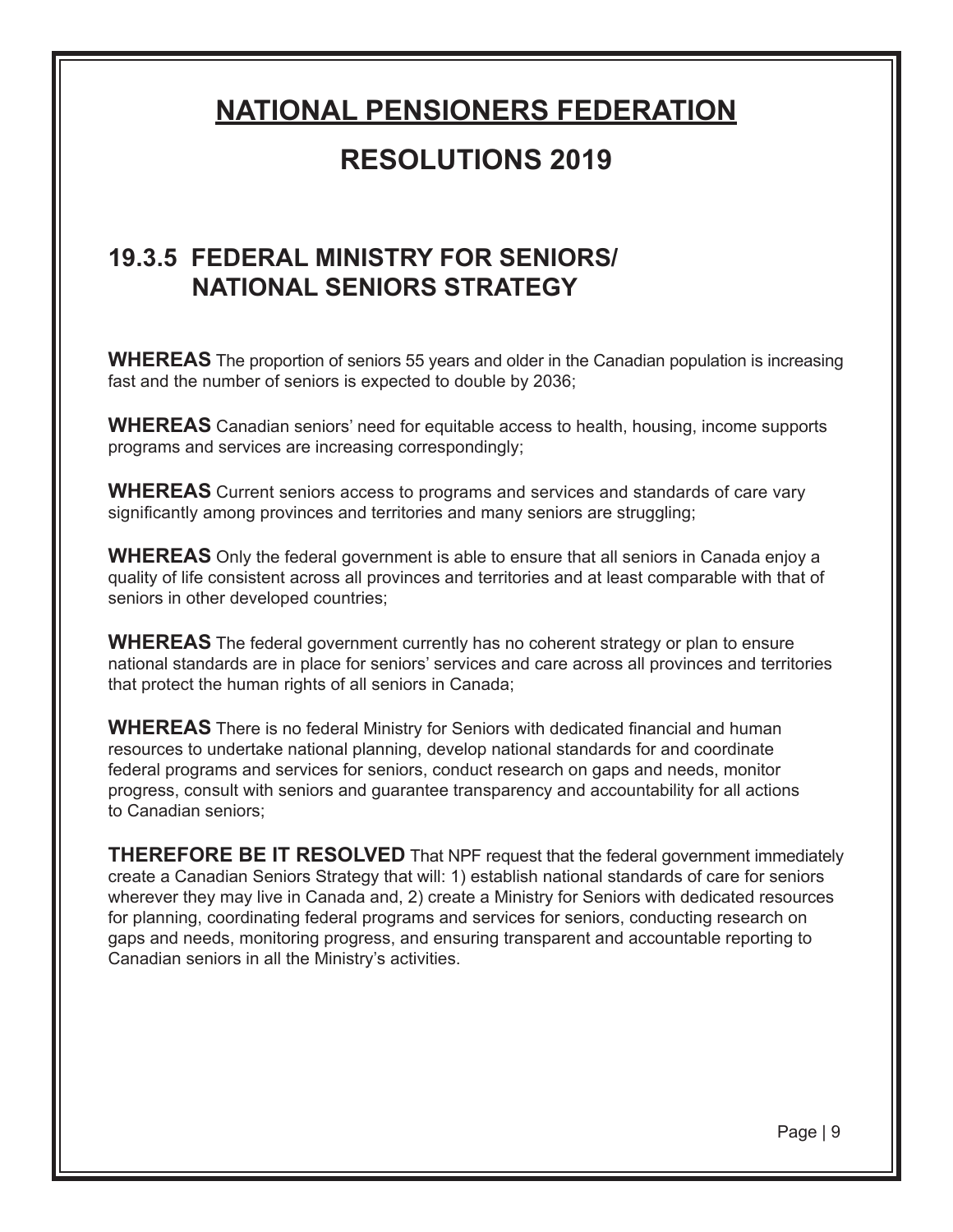#### **19.3.6 DENTAL CARE**

**WHEREAS** Healthy teeth are a key component of the overall health and well-being of Canadians; and

**WHEREAS** Dental procedures such as fillings, crowns, root canals and others are very expensive and out of the reach of lower income people, seniors, and those not insured by private insurance plans.

**THEREFORE BE IT RESOLVED** That the National Pensioners Federation call upon the Federal Government to initiate discussions with the dental profession and others to establish a Dental program modeled after Medicare.

Submitted by Unifor Local 222 Retired Workers Chapter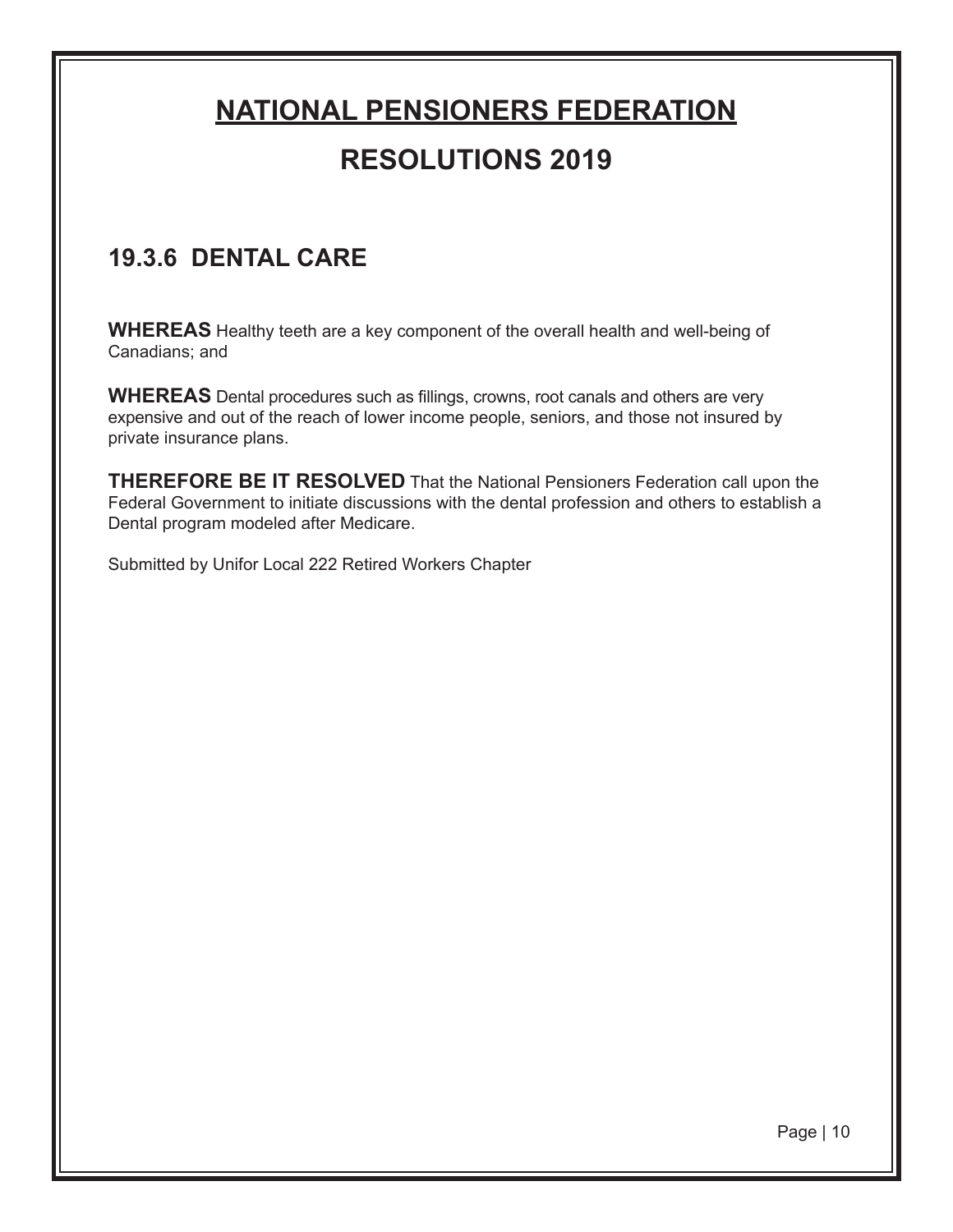#### **19.3.7 UNIVERSAL PUBLIC DENTAL CARE**

**WHEREAS** 32 percent of Canadians have no dental insurance, and six million Canadians avoid visiting the dentist every year due to cost; and

**WHEREAS** Poor dental health is linked to health conditions including cardiovascular disease, dementia, diabetic complications and premature birth; and

**WHEREAS** The omission of dental coverage from our universal healthcare system is both a pressing public health concern and a social justice issue;

**THEREFORE BE IT RESOLVED** That the National Pensioner's Federation (NPF) call upon the Government of Canada to take the necessary steps to establish a universal public dental care program so that all Canadians have access to medically necessary dental care; and

**BE IT FURTHER RESOLVED** That the NPF work with the Canadian Labour Congress (CLC), the Congress of Union Retirees of Canada (CURC), the National Pensioners Federation (NPF) and other allies to have them lobby the Government of Canada to establish a universal public dental plan.

Submitted by British Columbia Federation of Retired Union Members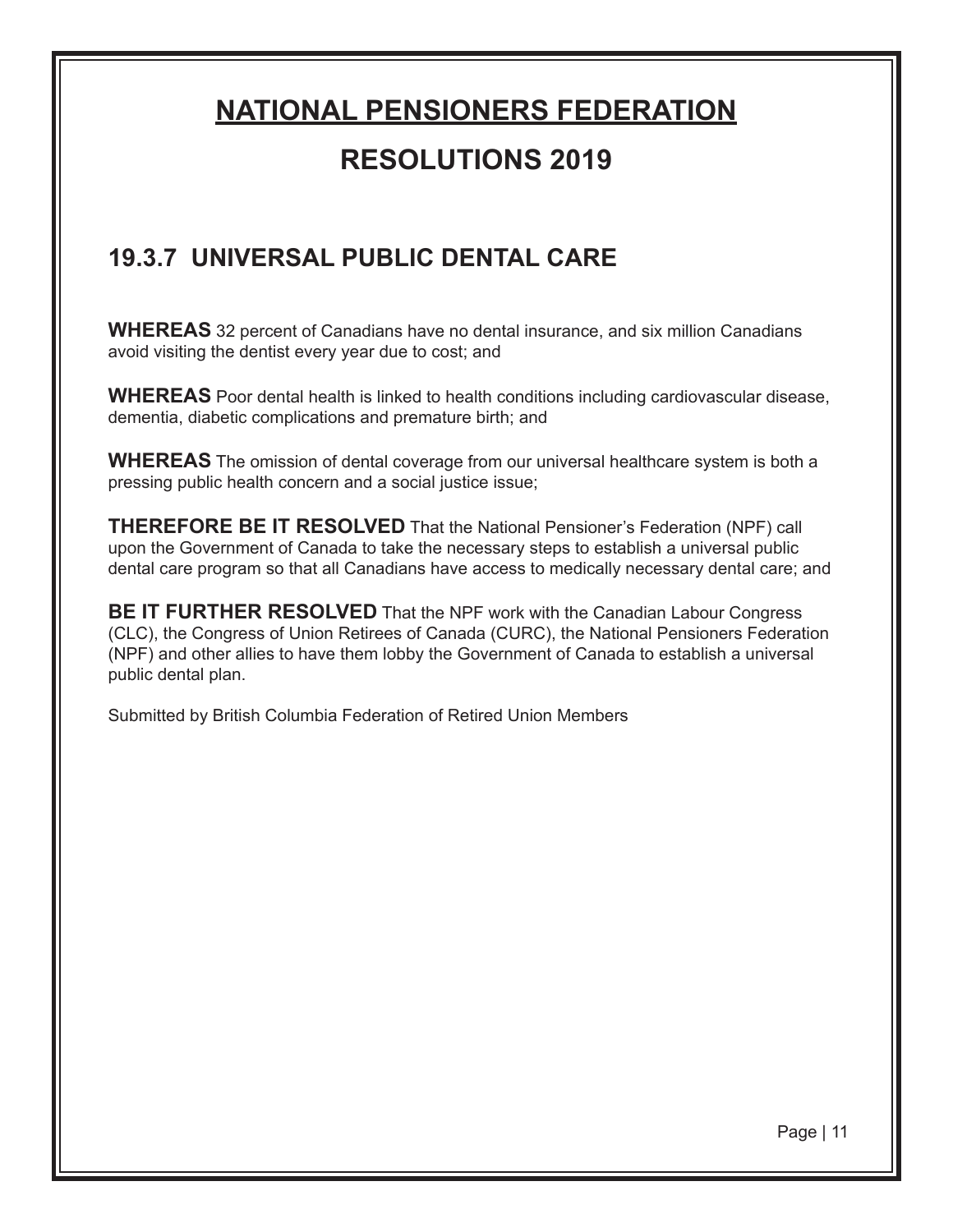#### **19.3.8 PHARMACEUTICAL CORPORATIONS' SECRET KICKBACKS TO PHARMACIES**

**WHEREAS** It has been documented via hidden camera investigation and confidential documents obtained by CBC's The Fifth Estate that Canada's largest pharmaceutical distributor is profiting from illegal kickbacks on sales of generic drugs in Ontario, which is driving up the cost of drugs across Canada, and

**WHEREAS** It is critical for Canadian citizens to have affordable access to prescription drugs, and

**WHEREAS** The Canadian federal government regulates the price of patented drugs in Canada, while the prices of generic drugs are set by the provinces and territories.

**THEREFORE BE IT RESOLVED** That the National Pensioners Federation (NPF) follow up on the letter regarding pharmacy drug sales kickbacks that it sent on March 21, 2019 to the Honourable Ginette Petitpas Taylor, Minister of Health, and the response letter to the NPF from the Strategic Policy Branch Health Canada, to ensure that the federal government continues to work with the provinces and territories as an active member of the pan-Canadian Pharmaceutical Alliance (pCPA) to combine the governments' collective buying power to set the price point for many generic drugs as well as to negotiate lower prices on brand names for all public plans, and

**BE IT FURTHER RESOLVED** That the NPF's message to the federal government should continue to be that the governments should be doing all that they can to prevent pharmacy drug sales kickbacks.

Submitted by British Columbia Federation of Retired Union Members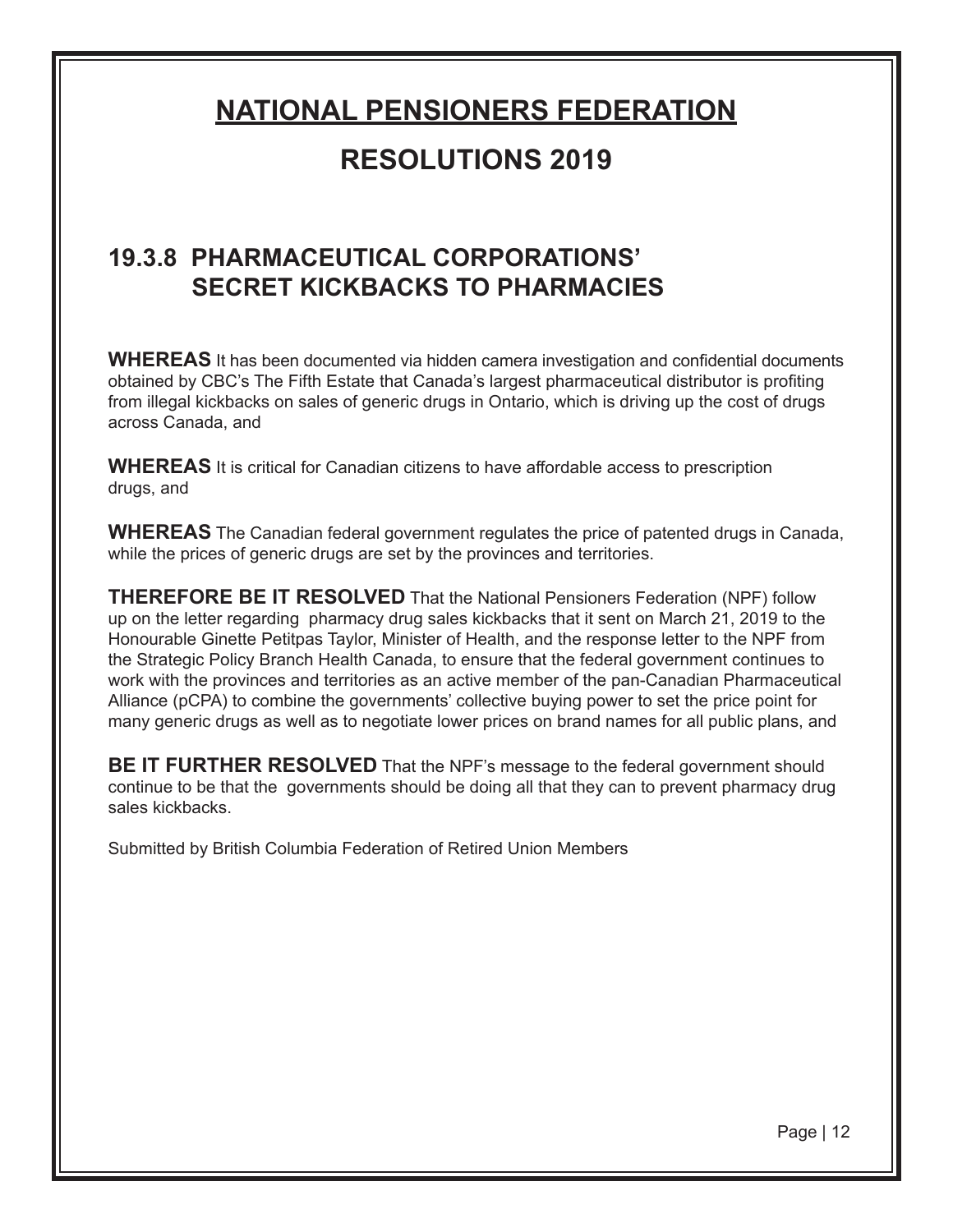#### **19.3.9 IMPLEMENT NATIONAL PHARMACARE PLAN**

**WHEREAS** During the 2015 election campaign the Liberal Party of Canada made campaign promises to implement a National Pharmacare Plan for all Canadians; and

**WHEREAS** Contrary to calls from Provincial Premiers, Canadian medical professionals, the Parliamentary Budgetary Office and Canadians from coast to coast and their own policy paper(s), the Liberal Party of Canada has yet to begin implementation of that National Pharmacare Plan;

**WHEREAS** The Canadian federal government regulates the price of patented drugs in Canada, while the prices of generic drugs are set by the provinces and territories.

**THEREFORE BE IT RESOLVED** That the National Pensioner's Federation (NPF) strongly urge that the Federal Government implement a National Pharmacare Plan and

**BE IT FURTHER RESOLVED** That the NPF actively encourage its members to identify and vote for those candidates in the 2019 federal election who will commit to implementing a single-payer National Pharmacare Plan.

Submitted by British Columbia Federation of Retired Union Members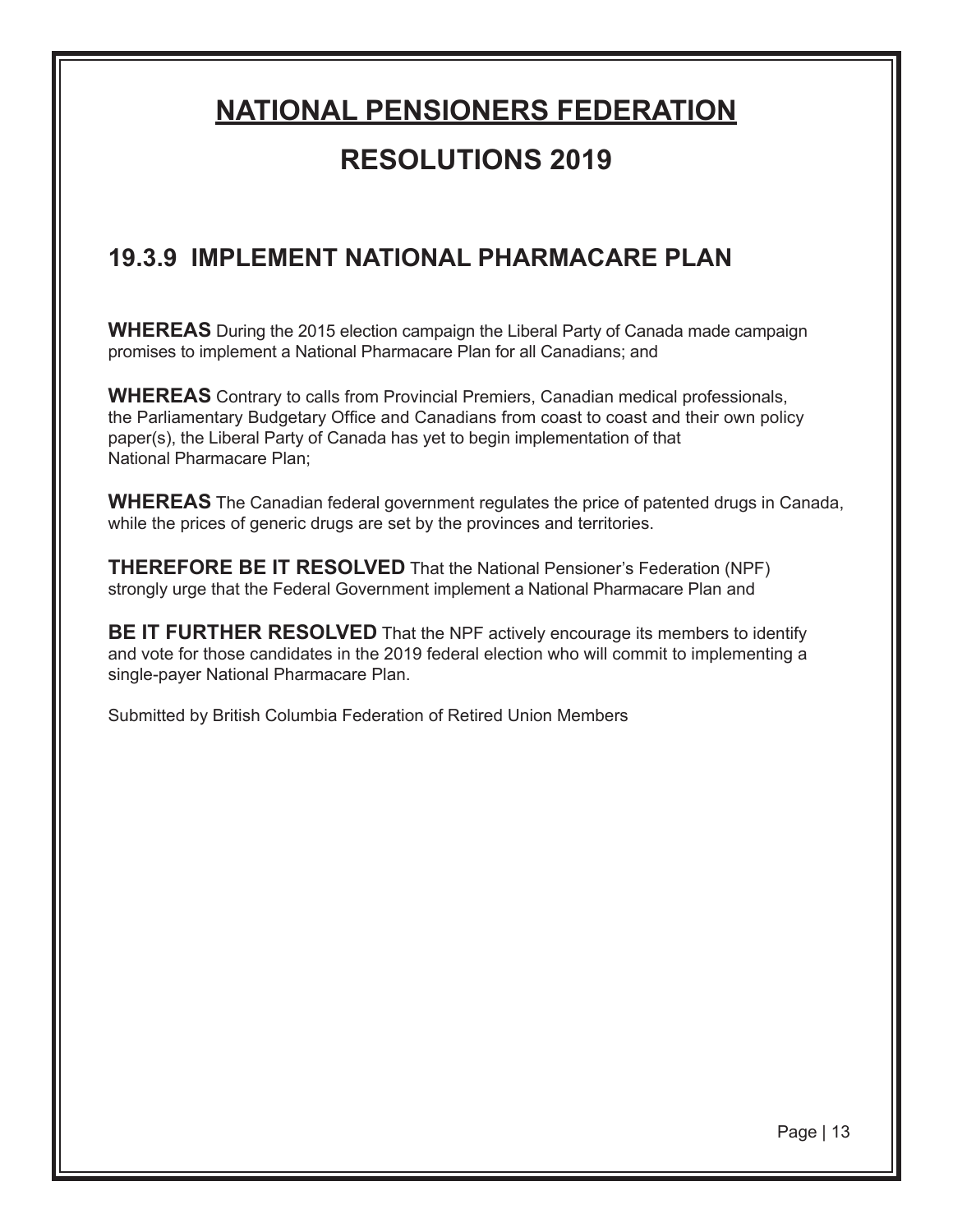#### **19.3.10 NATIONAL PHARMA CARE**

**WHEREAS** The National Pensioners' Federation has for many years strongly lobbied for prescription drugs to be included in the Medical Services Program;

**WHEREAS** The Federal Government has had access to many reports on the positive outcome of a National Pharmacare Program, including reports (from both the Canadian Medical Association and the Parliamentary Budget Officer) that state, while there would be some initial costs for the Federal Government, there would eventually be cost savings to both government and individual Canadians;

**WHEREAS** Many Canadians (seniors included) who cannot afford the medications prescribed for them and who do not have access to private insurance, end up in hospital and cost the health care system more than if they had been provided with reasonably costed medications in the first place;

**THEREFORE BE IT RESOLVED** That the National Pensioners' Federation strongly urges that the Federal Government ensures that a National Pharmacare Program is in place by the next budget year.

Submitted by; British Columbia Old Age Pensioners' Organization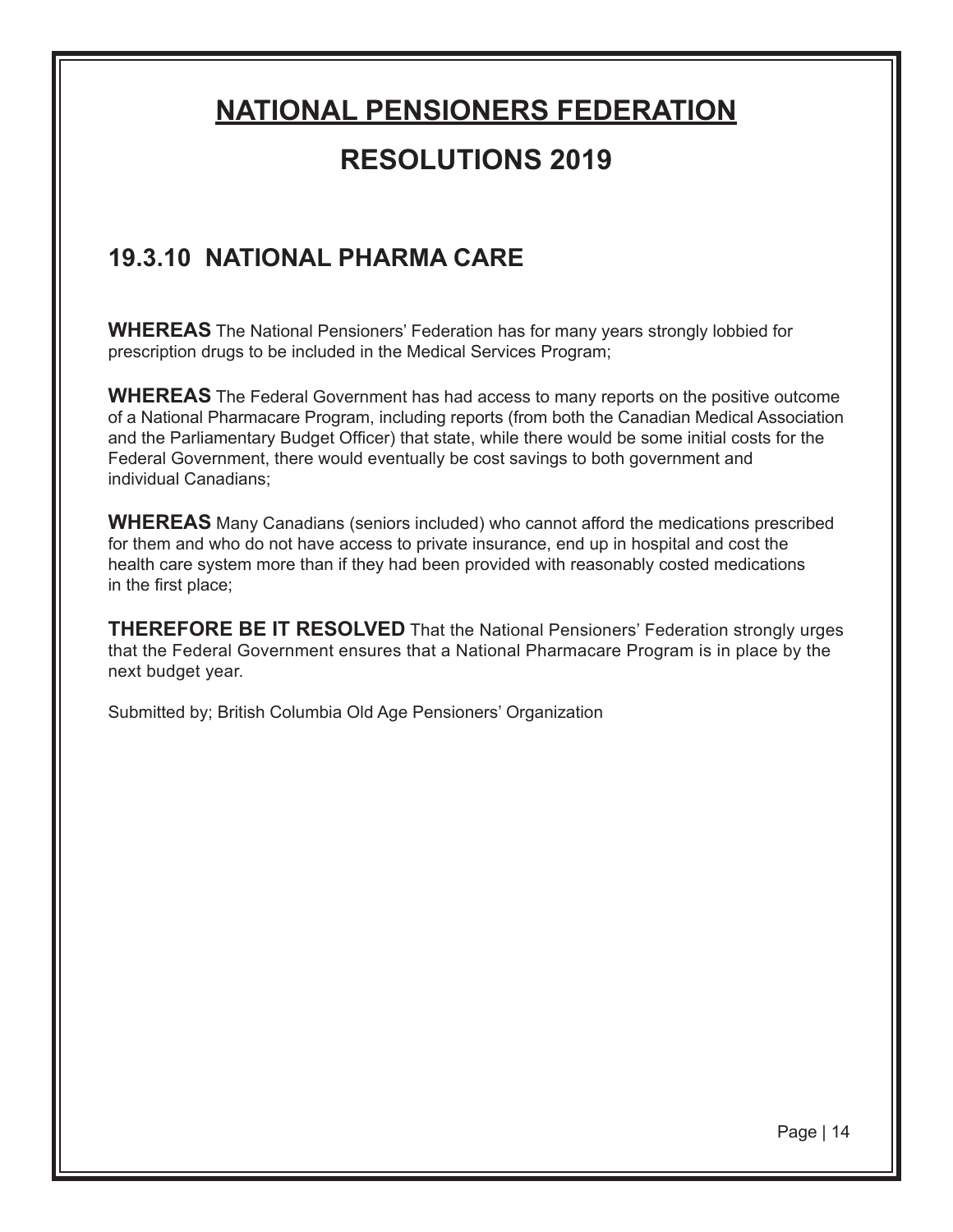#### **19.3.11 MEDICAL CANNABIS**

**WHEREAS** Cannabis/marijuana is now legal in Canada;

**WHEREAS** There are many anecdotes of the medical benefits of taking cannabis, such as relieving pain or preventing seizures, though no documented research seems to exist on the types of illnesses or suffering it alleviates or the correct dosage to be taken or in what form (oil/edibles?);

**WHEREAS** Medical professionals seem to know no more about cannabis and recommended dosages than the average senior, who might in fact benefit from taking cannabis;

**THEREFORE BE IT RESOLVED** That the National Pensioners' Federation urges the Federal/Provincial/Territorial Governments to encourage more independent research, not cannabis companies who stand to make a profit, and to provide the medical profession more information so that they can properly prescribe cannabis to their patients if they believe it will be helpful - just as they prescribe other drugs.

Submitted by; British Columbia Old Age Pensioners' Organization

### **19.3.12 ADDICTION AND OPIOIDS**

**WHEREAS** There is a drug and opioid crisis in Canada and especially in British Columbia;

**WHEREAS** This affects all ages, and seniors are an increasing demographic in opioid addiction and overdose;

**WHEREAS** This is a medical and mental health condition;

**THEREFORE BE IT RESOLVED** That the National Pensioners' Federation urges the Federal/Provincial/Territorial Governments to treat the addiction and/or the use of drugs/opioids as a medical condition and not as a criminal act;

**AND BE IT FURTHER RESOLVED** That the National Pensioners' Federation urges the Federal/Provincial/Territorial Governments to ensure that there are sufficient medical treatment resources available to treat addiction.

Submitted by; British Columbia Old Age Pensioners' Organization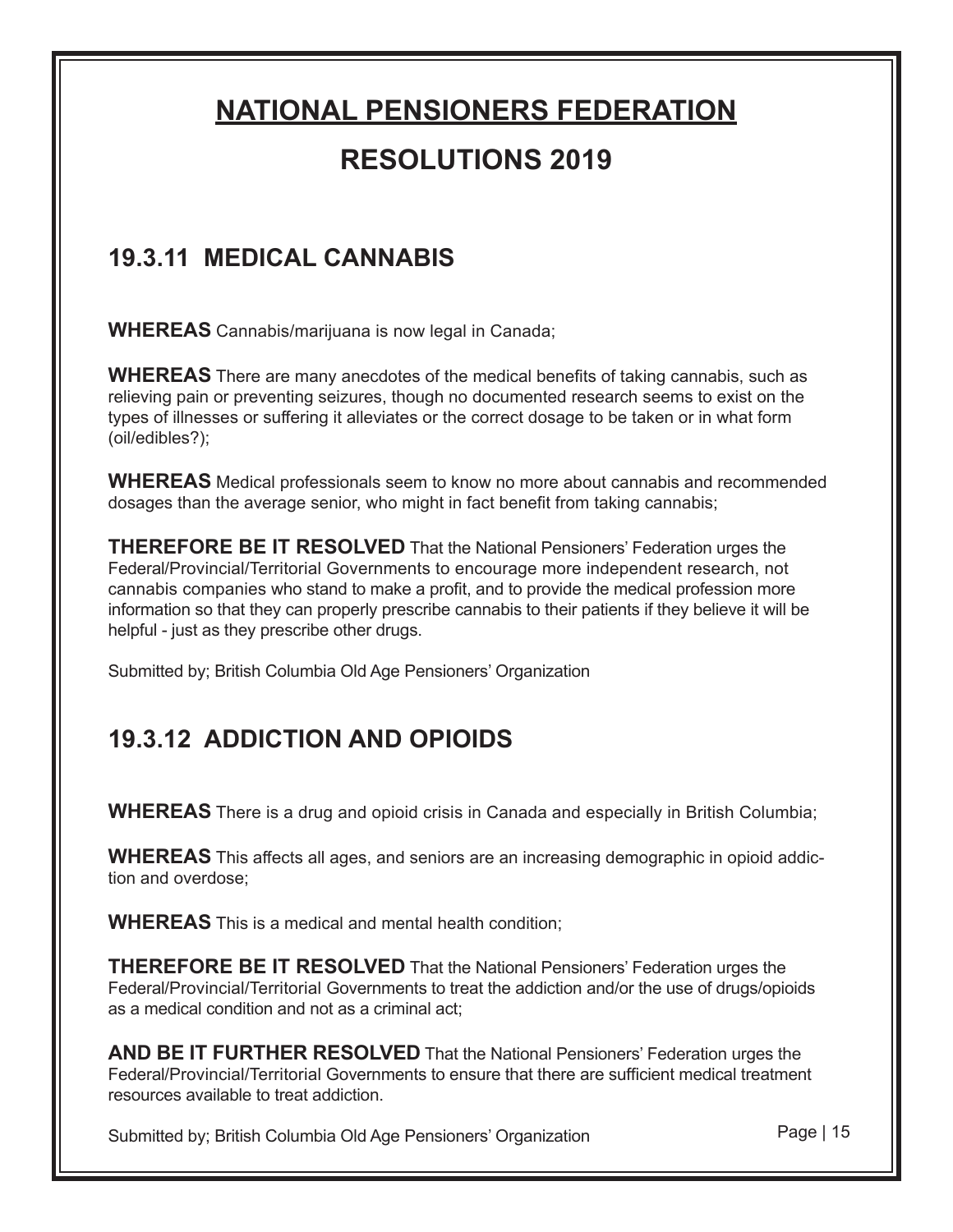#### **19.3.13 FOOD LABELLING**

**WHEREAS** The labels on many of our food products say "Imported for a company in Canada", this does not tell us where the product actually comes from;

**WHEREAS** We believe that, as citizens of Canada, we have a right to know the source of our food;

**THEREFORE BE IT RESOLVED** That the National Pensioners' Federation urges the Federal Government to ensure our foods are clearly marked with the country of origin, e.g. "Product of Japan, Packaged for a company in Canada".

Submitted by; British Columbia Old Age Pensioners' Organization

#### **19.3.14 UNIVERSAL DENTAL CARE**

**WHEREAS** 32 per cent of Canadians have no dental insurance at all, and six million Canadians avoid visiting the dentist every year due to cost;

**WHEREAS** Poor dental health is linked to serious health conditions, including cardiovascular disease, dementia, diabetic complications, and premature birth;

**WHEREAS** The omission of dental coverage from our universal health-care system is both a pressing public health concern and a social justice issue;

**THEREFORE BE IT RESOLVED** That through NPF call on the Government of Canada to take the necessary steps to establish a universal dental care program so that all Canadians have access to medically necessary dental care.

Submitted by SSAI AGM 2019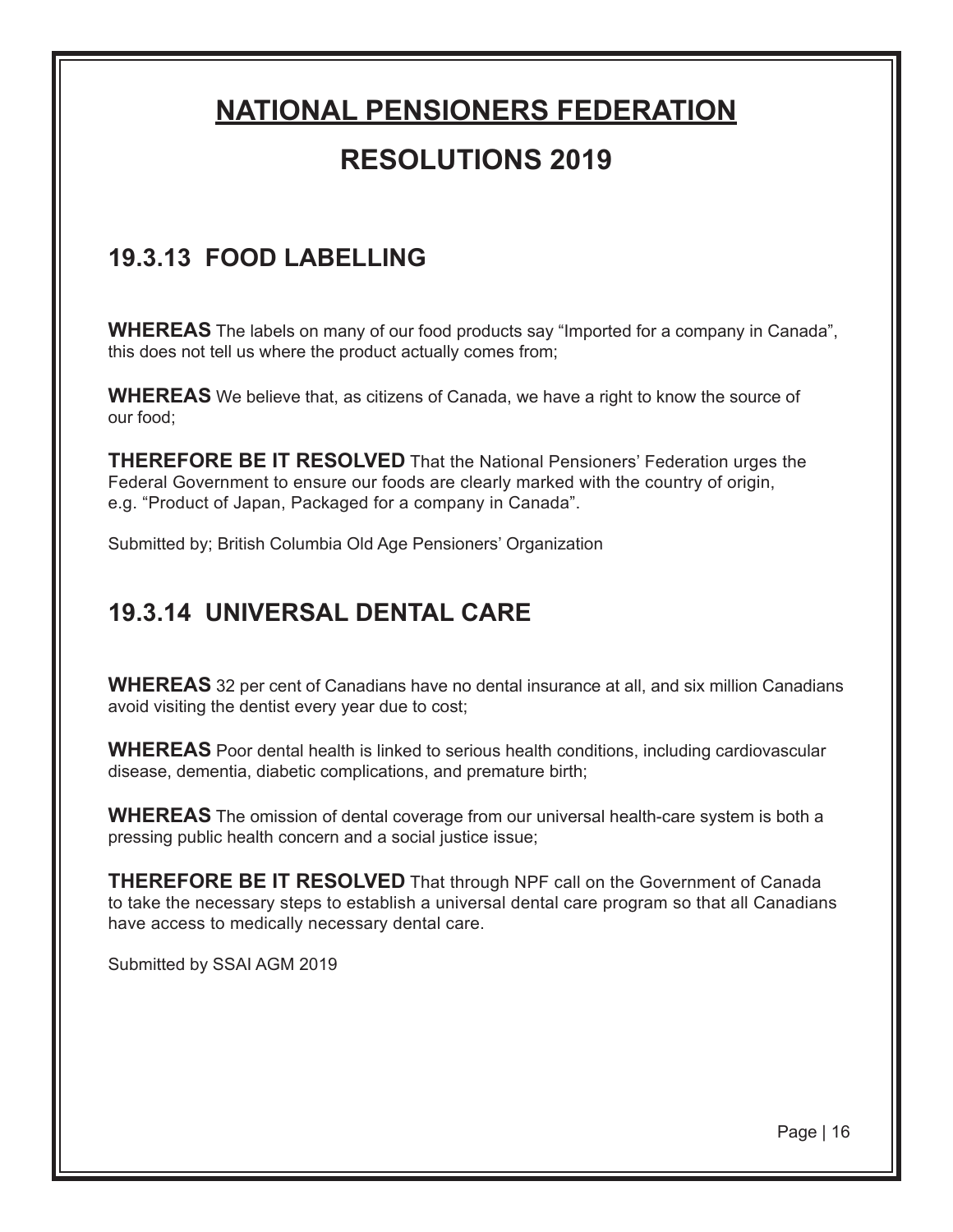### **4 HOUSING**

#### **19.4.1 AFFORDABLE HOUSING AWARENESS**

**WHEREAS** The construction of rental housing that is affordable has been limited to almost nonexistent, which has caused waiting lists in most, if not all, communities across the country which is not respecting international commitments made by the Government of Canada.

**THEREFORE BE IT RESOLVED** That the Canadian government make aware to all provinces, territory and municipal governments the dire need for affordable rental housing.

Submitted By: Club #407 - Unifor Local 444 Retirees, Windsor & USCO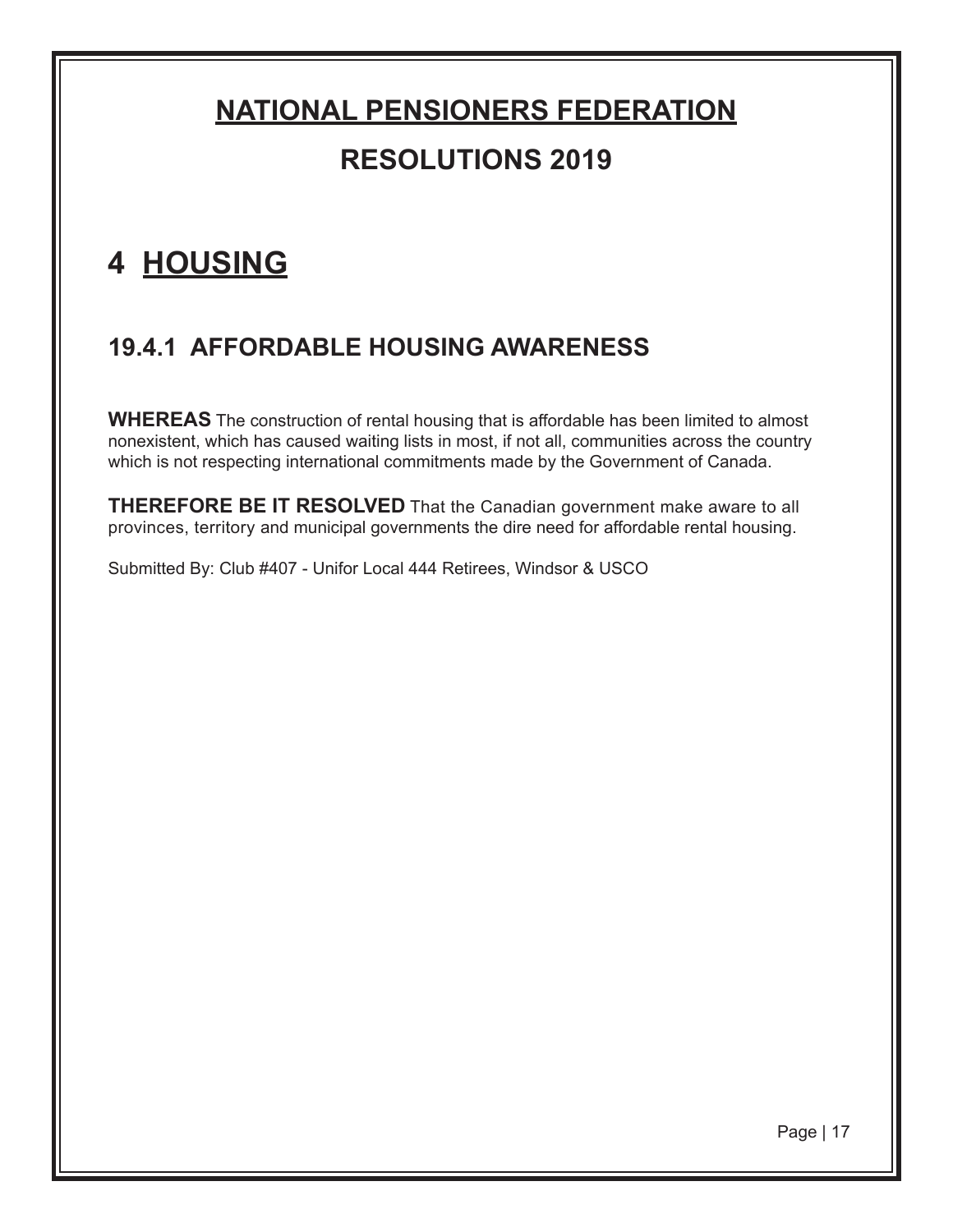#### **19.4.2 IMPROVING ACCESS OF HOMELESS WOMEN SENIORS TO APPROPRIATE HOUSING AND HEALTH CARE**

**WHEREAS** The National Pensioners Federation is concerned about the increasing numbers of low-income seniors with chronic health conditions who become homeless and who are being discharged from hospital into a homeless shelter or to sleep on the street;

**WHEREAS** These seniors are increasingly female, diverse, and living in deep poverty without any social network to fall back on;

**WHEREAS** Rampant speculation in housing has resulted in the loss of much low cost rental housing that senior women, often dependent on OAS and GIS, can afford;

**WHEREAS** Senior women are almost twice as likely as men to be living in poverty and three times as likely as men to live alone, both highly predictive of future homelessness;

**WHEREAS** Senior women, once the hidden homeless, have become an increasingly visible proportion of vulnerable seniors being discharged from hospital onto the street or to a homeless shelter where there is no health care provision and where they are not permitted to stay for very long;

**WHEREAS** There is a serious shortage of shelters, transitional housing, or low-income housing for older single women.

**THEREFORE BE IT RESOLVED** That NPF request that federal, provincial and territorial health, housing and social affairs ministers work to ensure that national standards are put in place that will ensure senior womens' health and safety and well-being and end all seniors' homelessness.

Submitted by NPF Health Committee & NPF Executive Committee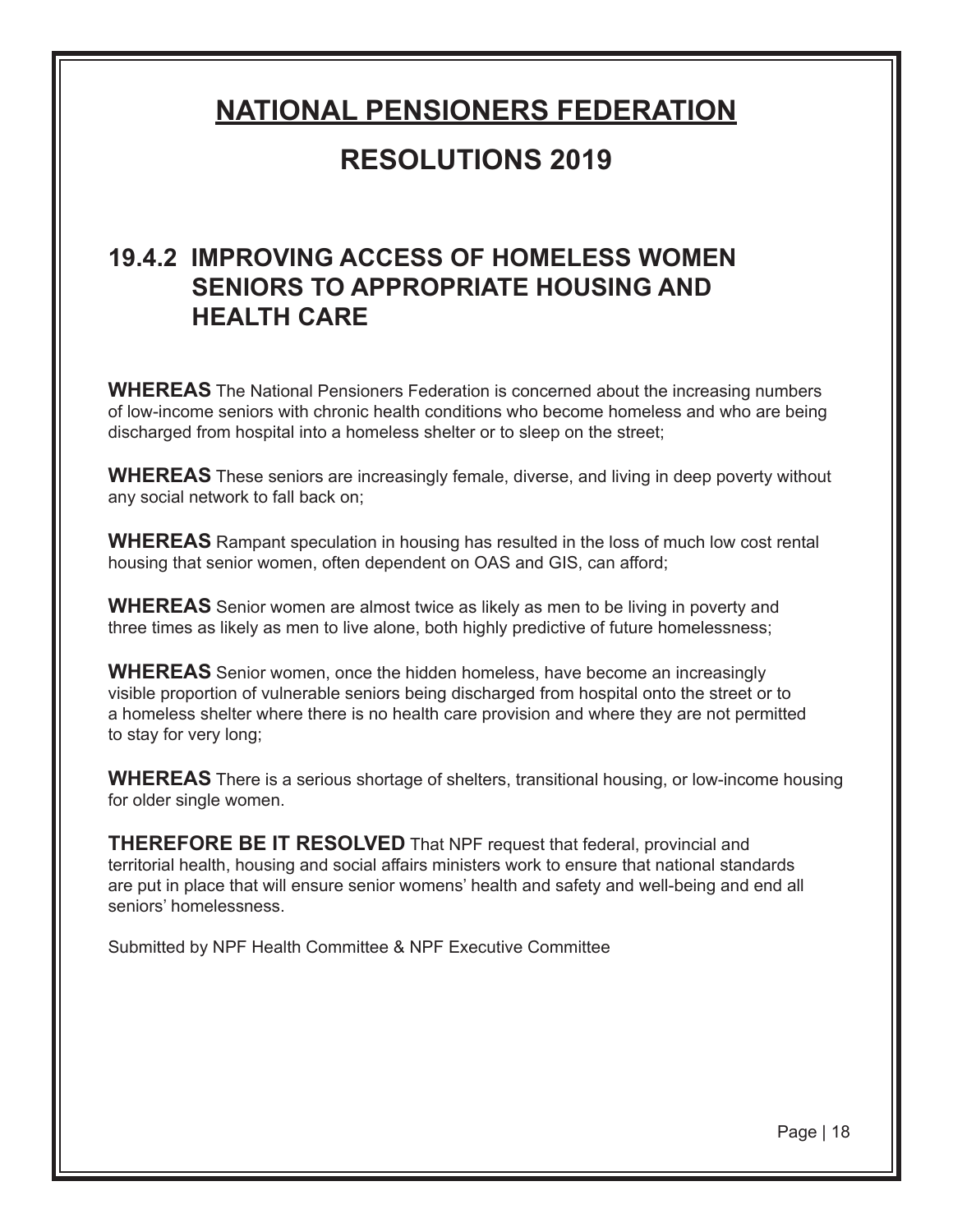#### **19.4.3 IMPACT ON SENIORS OF MIXED TENANCY HOUSING**

**WHEREAS** The supply of social (rent-geared-to-income) housing for seniors has not increased, even though demand is increasing due to increased numbers of seniors living in poverty, as evidenced by increasing numbers of homeless seniors,

**WHEREAS** Public policy encourages seniors to age in place and receive health care and other supportive services in their homes, which leads to more seniors living in their homes longer in increasingly frailer health, which puts further pressure on the inadequate supply of social housing,

**WHEREAS** There are increasing pressures to house the homeless of all ages, including adults with severe mental health and substance use concerns using the model of *Housing First*,

**WHEREAS** In part due to the limited supply of social and supportive housing, these other adults are also being housed in housing complexes previously reserved primarily for seniors and persons with disabilities of a physical nature,

**AND FURTHER WHEREAS** This practice results in some seniors living in fear of being harmed by these other adults and in general contributes to stress, social isolation and poorer health outcomes of seniors who have no other options for housing and who fear becoming homeless,

**THEREFORE BE IT RESOLVED** That the National Pensioners Federation urge the Federal/Provincial/Territorial Governments to ensure policies are in place, including programs funded through the National Housing Strategy, to:

- 1) Provide rent-geared-to-income housing dedicated for seniors as part of affordable housing strategies (i.e., rent being no more than 30% of gross income), and
- 2) Provide supportive housing units in communities to ensure effective supports are available to tenants with severe mental health and substance use concerns, and
- 3) Ensure that tenant populations in seniors' oriented rent-geared-to-income housing units have sufficient supports to recognize their often significant health care and disability needs and are composed of individuals who are able to live independently with these supports in a manner which allows all to experience quiet enjoyment of their residence.

Submitted by COSCO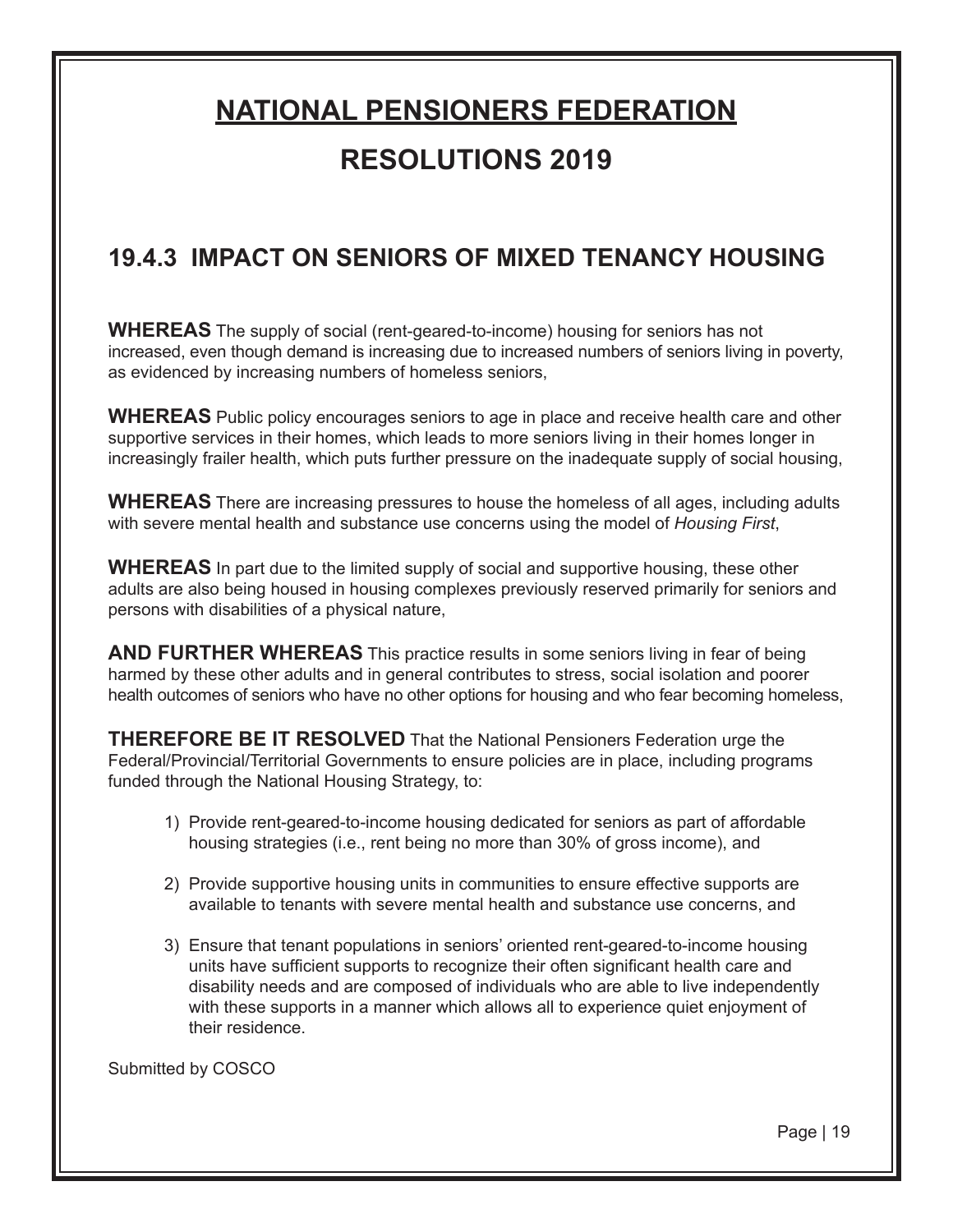### **5 NPF ISSUES**

#### **19.5.1 CONSTITUTIONAL AMENDMENT**

**WHEREAS** It is important that National Pensioners be able to plan and take action on resolutions adopted by Convention, and

**WHEREAS** Moving to a two-year convention will allow more time and resources to be focused on this follow-up,

**THEREFORE BE IT RESOLVED** That the Constitution be amended in the following sections:

- Section 1. Point 12 to read; "federation meetings" includes a biennial meeting of members or a special meeting of members; Special Federation meeting includes a meeting of any class or classes of members and a special meeting of all members entitled to vote at a biennial meeting of members;
- Section 10 first paragraph to read: "Notice of the time and place of the biennial convention and any other meeting of members shall be given to each member entitled to vote at the meeting by the following means:"
- Section 12 Point 1 to read: "Proposed amendments to the Constitution and/or Bylaws must be submitted in writing to the Secretary of the National Pensioners Federation at least sixty (60) days prior to the date of the biennial Convention."
- Section 16 to read "Proposals Nominating Directors at Biennial Members' Meetings The nomination and election of Executive officers shall take place at the biennial convention. Delegates in good standing will elect the Executive offices." Page | 7
- Section 17 title to read "Cost of Publishing Proposals for Biennial Members' Meetings."
- Section 18 Section 4 to read: "The biennial convention shall be held in September or October."
- Section 18 Section 5 to read: "At least four (4) months' notice will be given to all affiliates of the date, time and location of the biennial Convention."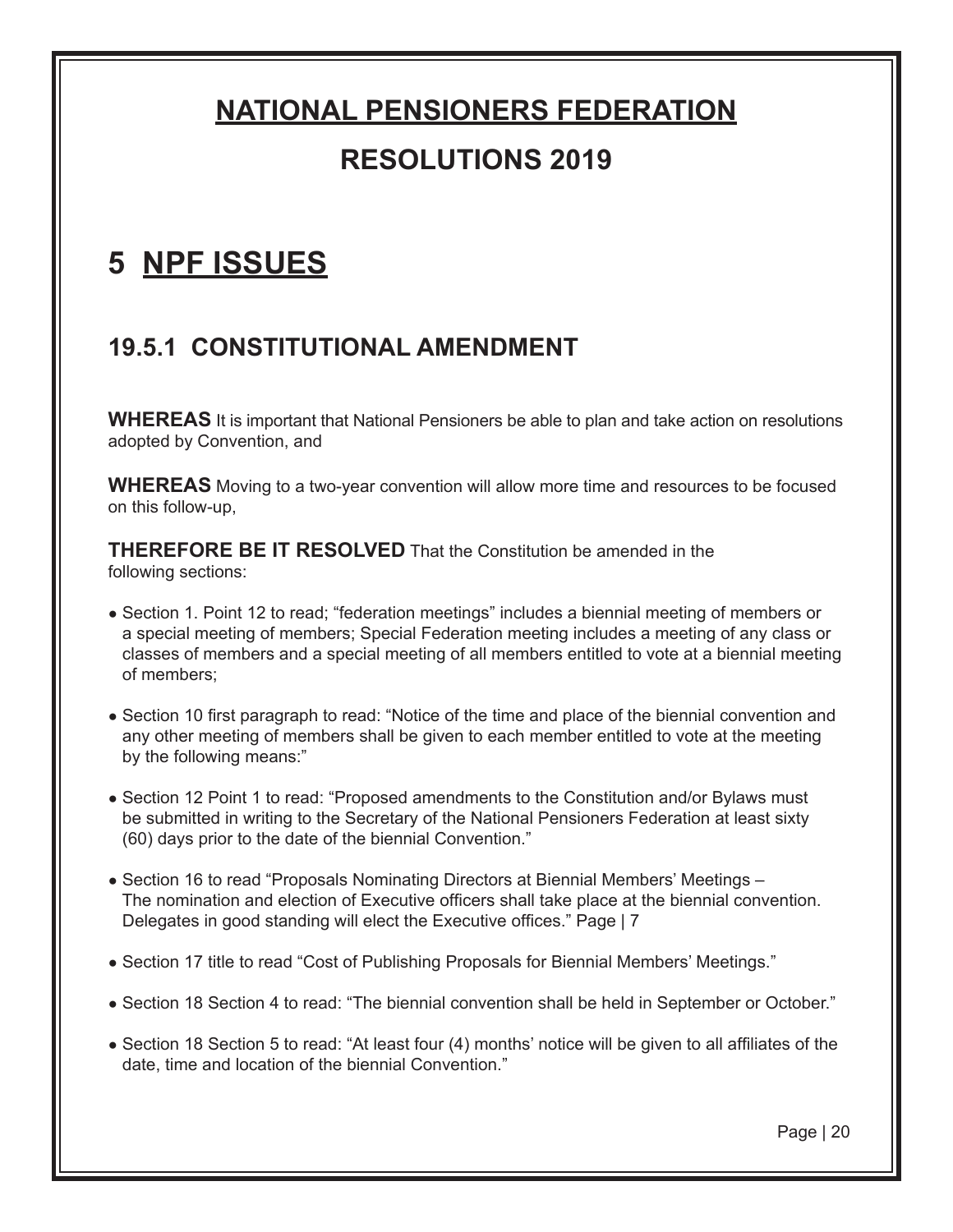• Sections 18 have its three subsections relabeled as 1, 2 and 3

- Section 21 to read: "The quorum of the Biennial Members Convention shall be one third of registered delegates. "Meetings of the National Pensioners Federation shall be governed by rules of order adopted at the biennial Conventions. Where the National Pensioners Federation rules of order are silent on an issue, Roberts Rules of Order shall prevail."
- Section 22 Point 2 to read: "Affiliate groups shall be entitled to designate five (5) voting delegates to the biennial convention"
- Sections 22 Point 3 to read: "Individual affiliated clubs in good standing shall be entitled to have two (2) delegates attend the biennial Convention."
- Section 23 Point 1 to read: "Elections for membership on the National Pensioners Federation Executive shall be conducted at the biennial convention."
- Section 27 to read: "Term of Office of Directors The Executive members shall be elected for a two-year term. For those Executive members whose term expires in 2020 shall have that term extended to the Convention in 2021."
- Section 33 amend the opening paragraphs to read: "The Executive shall be delegates to the biennial convention by virtue of office. "The Executive shall carry on the business of the organization between biennial conventions"

#### **19.5.2 MEMBERSHIP BY-LAWS AMENDMENT**

**WHEREAS** The National Pensioners Federation requires funding to continue to advocate on behalf of seniors/retirees and,

**WHEREAS** The funding we receive from our affiliate organizations is critical but insufficient to do this work as effectively as possible.

**THEREFORE BE IT RESOLVED** That any associate member wishing to have delegate status at the NPF annual conference must also be a paid up individual member in good standing.

**BE IT FURTHER RESOLVED** That this requirement be incorporated in the NPF by-laws.

Submitted by, Chris White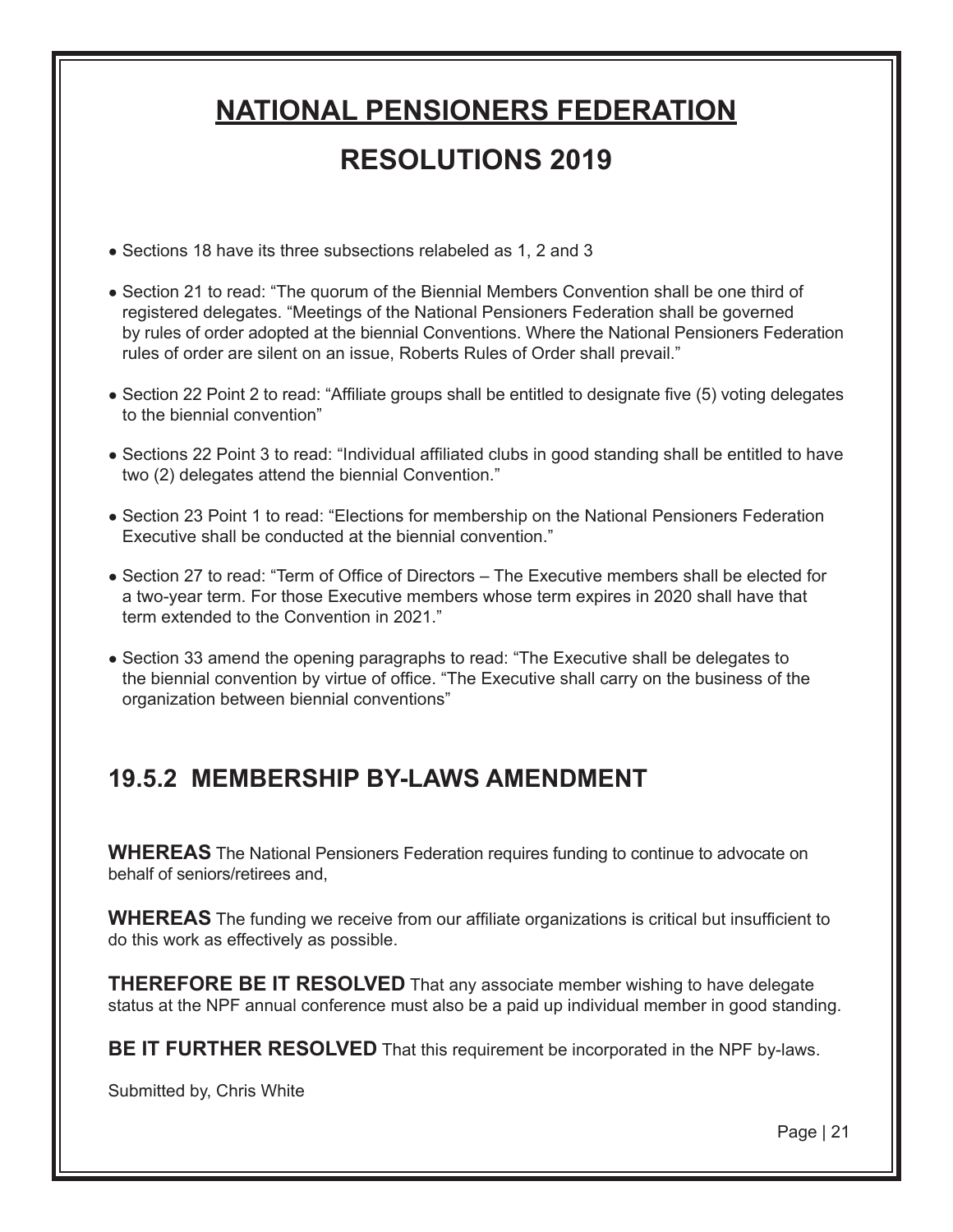### **6 PENSIONS**

#### **19.6.1 PRIVATE COMPANIES AND EMPLOYEES' PENSION RIGHTS**

**WHEREAS** We heard that, when Sears Canada declared bankruptcy, employees were denied their pensions or had them greatly reduced while bonuses were being paid to Executives of the Company;

**WHEREAS** This is so wrong in so many ways, as employees with as much as 30 years of service ended up with no or very small pensions;

**THEREFORE BE IT RESOLVED** That the National Pensioners' Federation urges that the Federal/Provincial/Territorial Governments enact legislation requiring that pension funds must be paid into a Trust on a monthly basis;

**AND BE IT FURTHER RESOLVED** That when a company declares bankruptcy, employee pensions must be paid in full prior to any other funds being paid from the assets of the company.

Submitted by; British Columbia Old Age Pensioners' Organization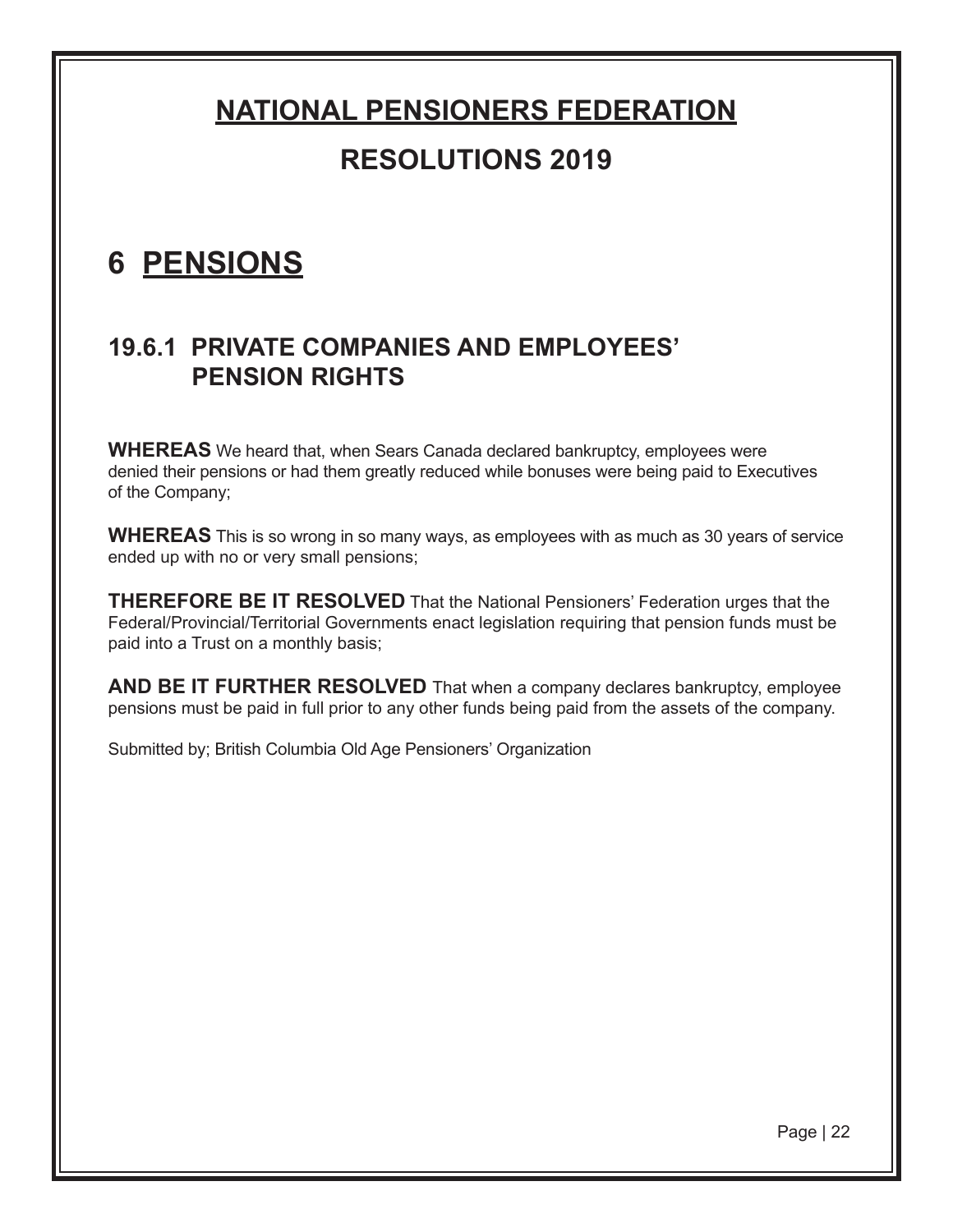#### **19.6.2 BILL C-27 "AN ACT TO AMEND THE PENSION BENEFITS STANDARDS ACT, 1985"**

**WHEREAS** Bill C-27 "An Act to amend the Pension Benefits Standards Act, 1985" by Finance Minister, the Honourable Bill Morneau, with the intention of permitting federally-regulated employers to walk away from the pension promises they have already made to workers, changing their Defined Benefit Plans to Target Benefit Plans so that the employee cannot, with any accuracy, forecast the amount of pension they can depend on receiving at retirement;

**WHEREAS** Some Provincial Governments have already looked at introducing similar legislation to permit provincially-regulated employers to walk away from pension promises made and reducing pension benefits;

**WHEREAS** If this Bill is not approved in the current session of Parliament, it will die on the order paper with the upcoming elections in October, 2019;

**WHEREAS** This Bill can be re-introduced with a different Bill number when a new parliament resumes after the October elections;

**THEREFORE BE IT RESOLVED** That the National Pensioners' Federation urgently requests that the Federal Government withdraw Bill C-27 "An Act to amend the Pension Benefit Standards Act, 1985" immediately.

Submitted by; British Columbia Old Age Pensioners' Organization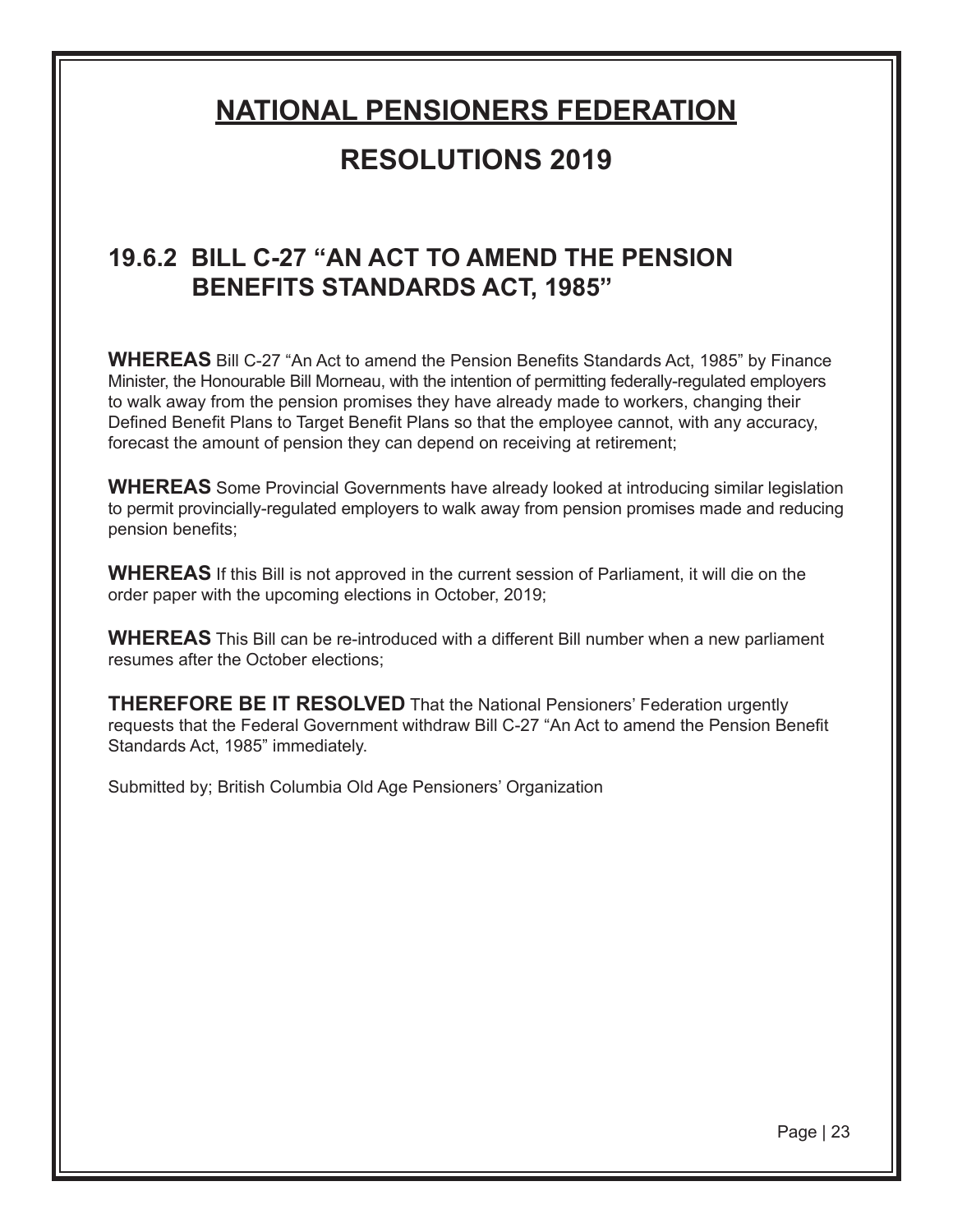#### **19.6.3 END PENSION THEFT**

**WHEREAS** Canada's bankruptcy laws give priority to investors, banks and parent companies over workers' pensions and benefits; and

**WHEREAS** Companies in Canada use inadequate bankruptcy laws to effectively gain concessions from employees and escape responsibility for huge pension deficits while workers face reduced pensions and healthcare benefits.

**WHEREAS** If this Bill is not approved in the current session of Parliament, it will die on the order paper with the upcoming elections in October, 2019;

**WHEREAS** This Bill can be re-introduced with a different Bill number when a new parliament resumes after the October elections;

**THEREFORE BE IT RESOLVED** That we call on the federal government to provide legislation protecting the retirement security of hardworking Canadians by amending federal bankruptcy laws so that workers' pensions and health benefits are given the same consideration as banks, investors or parent companies during proceedings under the Companies Creditors Arrangement Act (CCAA); and

**BE IT FURTHER RESOLVED** That the National Pensioners Federation call on the Federal Government to level the playing field for Canadian workers during CCAA proceedings so that workers' pensions and health benefits are given the same consideration as secured creditors.

Submitted by Unifor Local 222 Retired Workers Chapter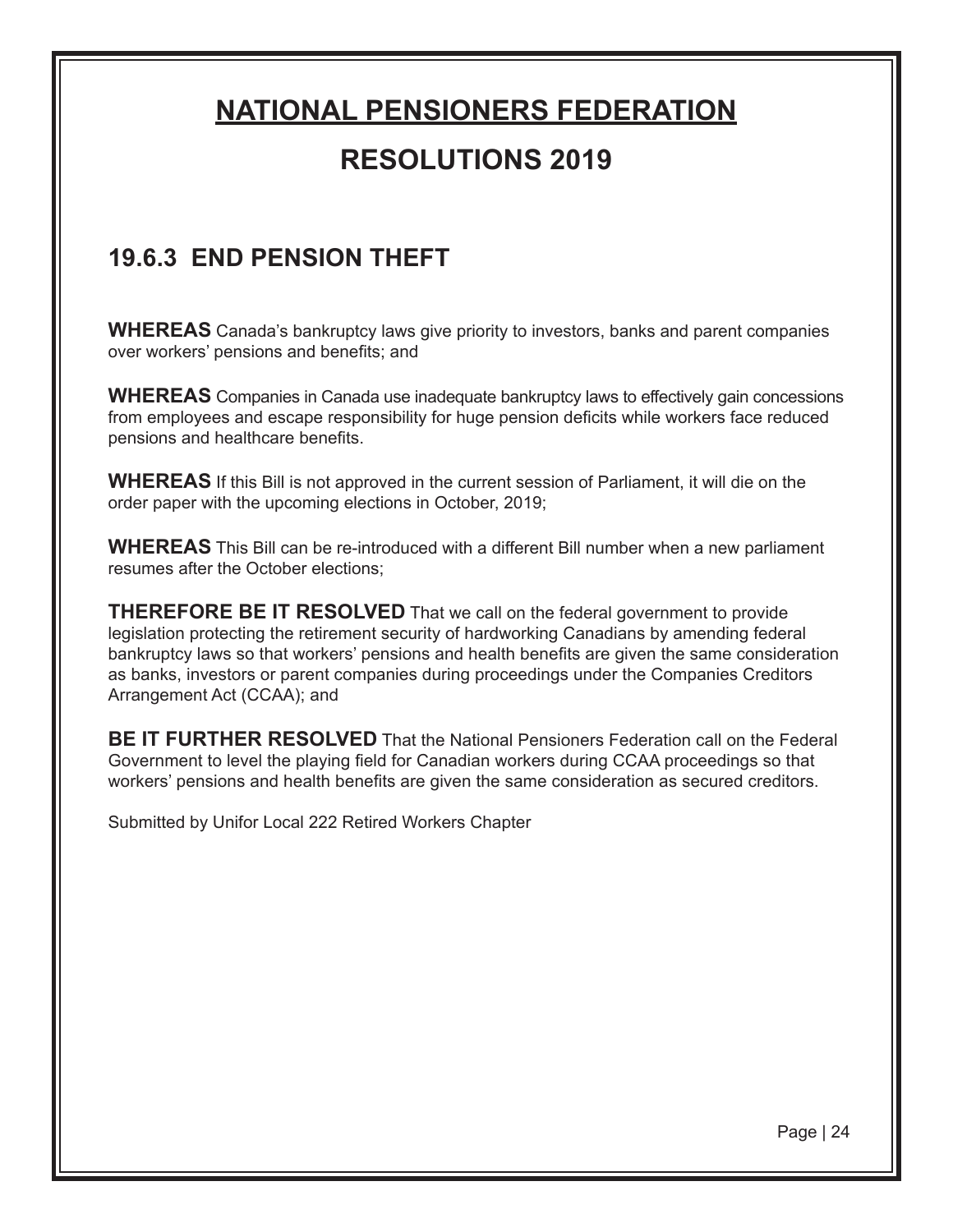#### **19.6.4 CANADA'S SENIORS POVERTY LINE**

**WHEREAS** Measuring poverty is complex because indicators currently used have limitations when related simply to income and market-basket indicators

**WHEREAS** Nevertheless, poverty among older adults appears to be increasing.

**WHEREAS** Older adults and their caregivers know better than anyone the challenges faced by older adults who are trying to make ends meet.

**WHEREAS** Having an official poverty line and robust indicators are essential for poverty-reduction strategies. Without them, it is not possible for a government to set targets, assess the effectiveness of poverty-reduction interventions, and publicly report on the achievement of these targets.

**THEREFORE BE IT RESOLVED** That the NPF support the McMaster initiative and call for the renewal of seniors poverty line indicators based on the level of education, health status, geographic region, clothing, housing, food security and social inclusion provide a portrait of poverty closer to reality.

**BE IT FURTHER RESOLVED** The NPF call on and coordinate with older adults and caregivers advocacy organizations to raise this issue at the various levels of government and in poverty studies to develop more relevant, valid and reliable poverty indicators.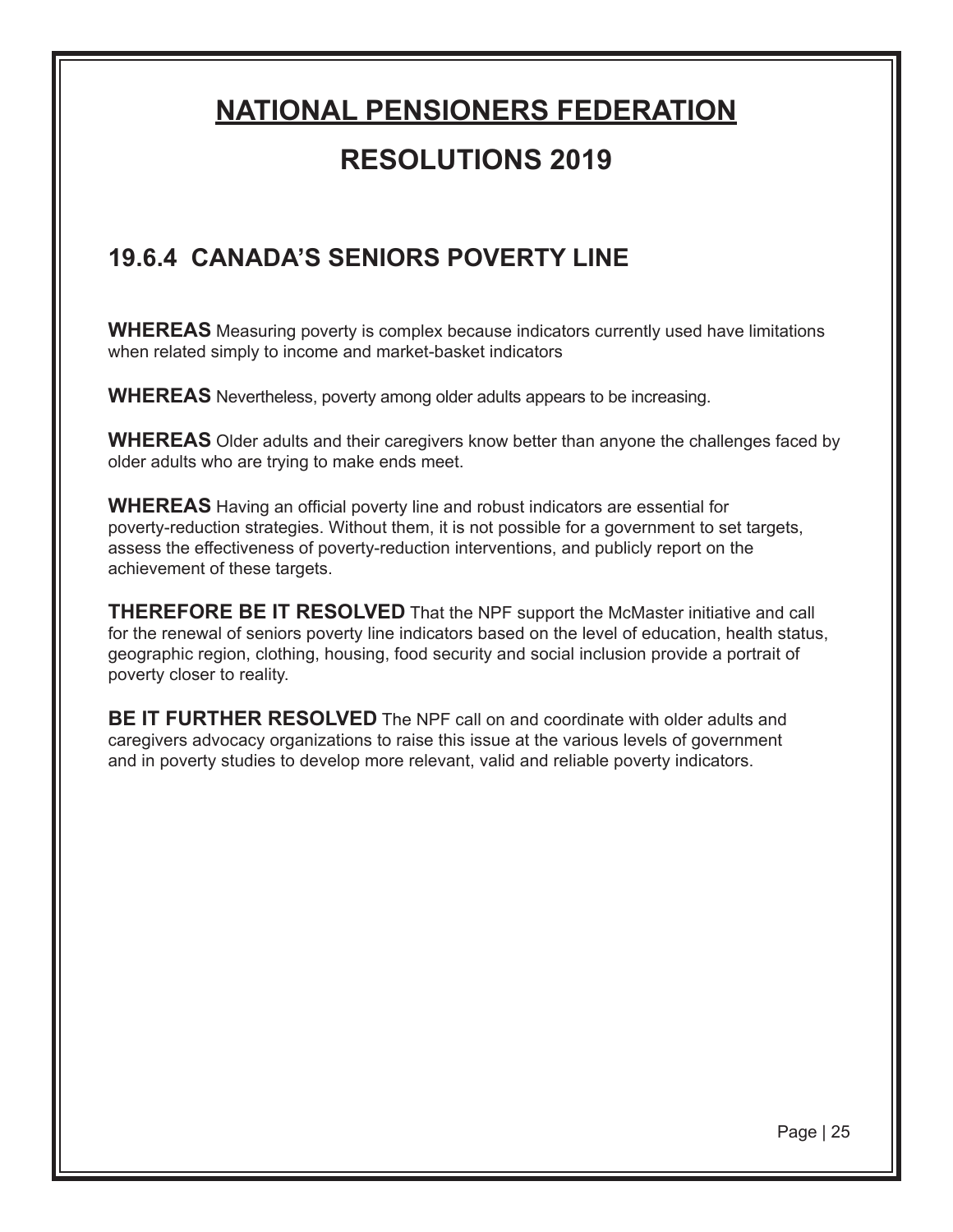# **NATIONAL PENSIONERS FEDERATION**

#### **RESOLUTIONS 2019**

#### **19.6.5 PROTECTION FOR PRIVATE DEFINED BENEFIT PENSIONS**

**WHEREAS** Governments at all levels have, in most cases, decreased pension security, and

**WHEREAS** Any improvements to pension security have been minimal and woefully inadequate, and

**WHEREAS** There are two levels of legislation in Canada that threaten pension security, pension regulations, and insolvency regulations. Solutions are required at both levels, and

**WHEREAS** There is a federal election on October 21, 2019,

**THEREFORE BE IT RESOLVED** That the National Pensioners Federation reaffirm its position that pensions should be 100% protected.

**THEREFORE BE IT RESOLVED** That the National Pensioners Federation work with its' partners to make extending super-priority to unfunded pension liabilities in the case of insolvency and full pension insurance priority election issues.

**THEREFORE BE IT RESOLVED** That the National Pensioners Federation call on the other Canadian pension regulators to implement pension insurance programs that cover 100% of any pension loss.

**THEREFORE BE IT RESOLVED** That the National Pensioners Federation acknowledge that absent full pension protection, 100% solvency funding of pensions is the only alternative to protect pensioners.

Submitted By the Canadian Federation of Pensioners